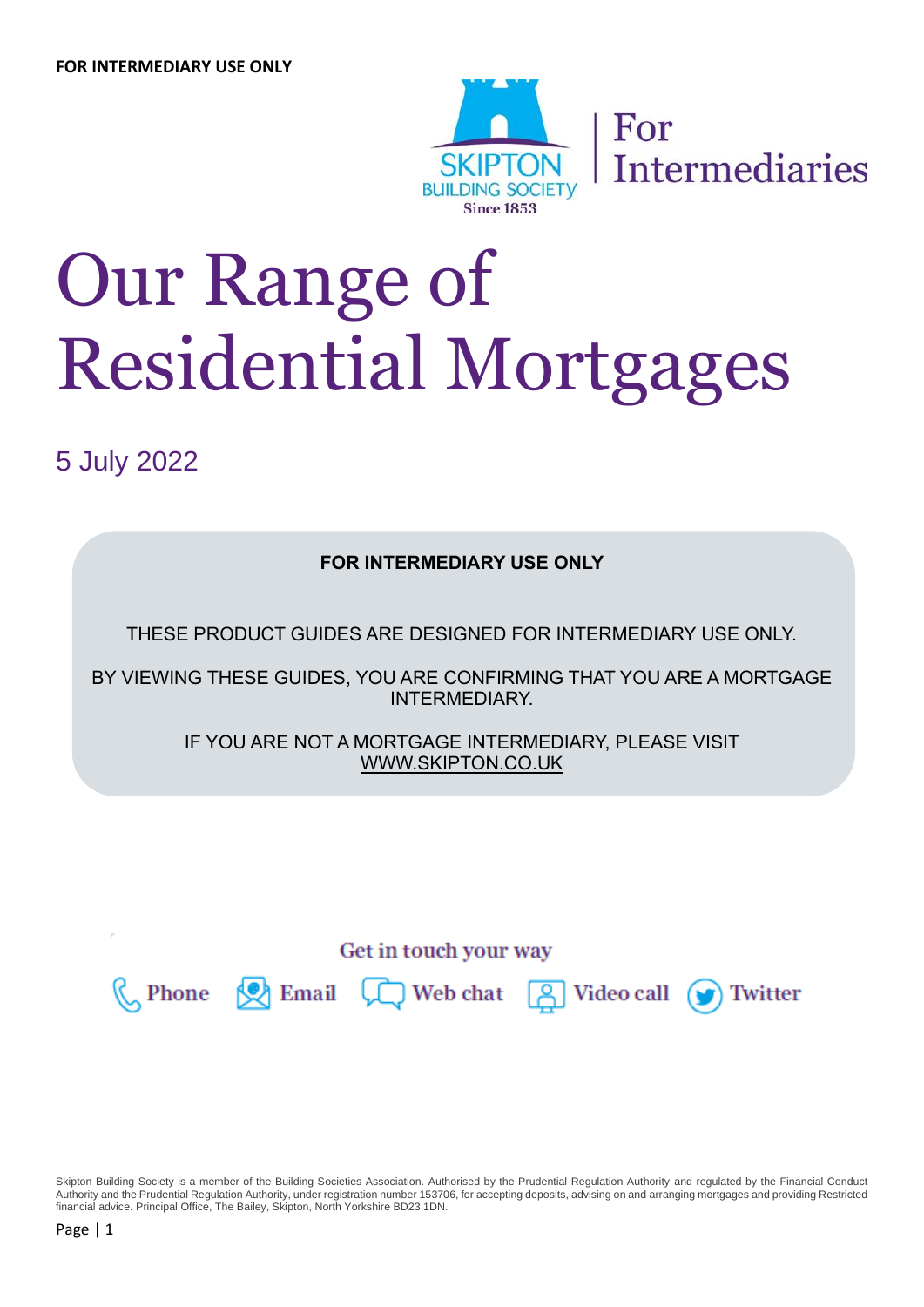# **Contents**

| A guide to our service                                            | page 3      |
|-------------------------------------------------------------------|-------------|
| <b>Standard Residential</b>                                       |             |
| Fixed Purchase & Remortgage                                       | pages 4 & 5 |
| <b>Fixed Purchase Only</b>                                        | page 6      |
| Fixed Purchase Only - Cashback                                    | page 7      |
| <b>New Build Houses Only</b>                                      |             |
| <b>Fixed Purchase Only</b>                                        | page 7      |
| Larger Loan range                                                 |             |
| Fixed Purchase & Remortgage                                       | page 8      |
| LIFT Scheme (Open Market Shared Equity) SCOTLAND ONLY             |             |
| Fixed Purchase Only                                               | page 9      |
| <b>First Homes England: Purchase Only</b>                         |             |
| <b>Fixed Purchase Only</b>                                        | page 10     |
| <b>Shared Ownership</b>                                           |             |
| Fixed Purchase & Remortgage                                       | page 10     |
| Fixed Purchase & Remortgage Cashback                              | page 11     |
| Fixed Remortgage Only                                             | page 12     |
| <b>Help to Buy</b>                                                |             |
| Fixed Purchase & Remortgage                                       | page 13     |
| <b>Standard Residential</b>                                       |             |
| Existing Customers Only Fixed - Rate Switch Only                  | page 14     |
| Existing Customers Only - Green Additonal Borrowing               | page 15     |
| Existing Customers Only Base Rate Tracker - Purchase & Remortgage | page 15     |
| Help to Buy - Purchase & Remortgage                               |             |
| Existing Customers Only - Fixed                                   | page 16     |
| <b>Existing Customers Base Rate Tracker</b>                       | page 16     |
| <b>Shared Ownership - Purchase &amp; Remortgage</b>               |             |
| <b>Existing Customers Only - Fixed</b>                            | page 17     |
| Existing Customers Only Base Rate Tracker                         | page 17     |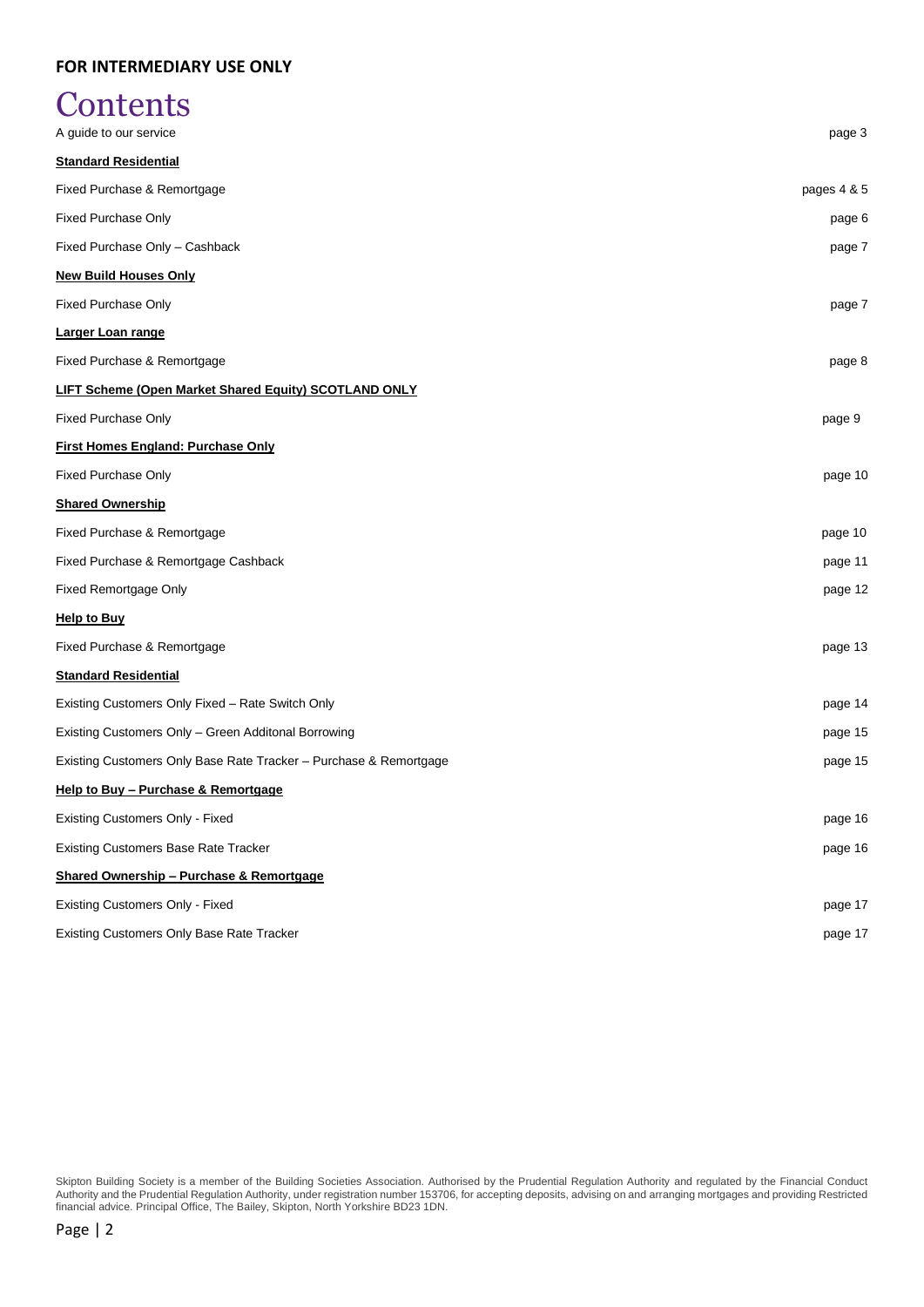# A guide to our service

| <b>Application and</b>   | Please refer to the rate tables for details of any fees payable. Where your client has opted to pay                                                                                                           |
|--------------------------|---------------------------------------------------------------------------------------------------------------------------------------------------------------------------------------------------------------|
| completion fees          | upfront, these must be received before we will issue any mortgage offer. Any fees payable, with the                                                                                                           |
|                          | exception of application and valuation, are refundable if the loan does not complete.                                                                                                                         |
| <b>CHAPS</b>             | It is our usual practice to send the loan to the conveyancer by CHAPS. If your client elects to do this,                                                                                                      |
|                          | £20 will be debited from their account, and they'll incur interest as part of the mortgage balance. If your                                                                                                   |
|                          | client elects to pay upfront in order to avoid incurring additional interest, they must pay this fee prior to                                                                                                 |
|                          | offer.                                                                                                                                                                                                        |
| <b>Direct Debits</b>     | All our mortgages are conditional on monthly payments being made in advance by Direct Debit on the<br>1st of each month. All interest rates include a Direct Debit discount of 0.25%. If the Direct Debit is  |
|                          | cancelled for any reason, the Direct Debit discount will be removed.                                                                                                                                          |
| <b>Discounts</b>         | All discount periods apply from the end of the month in which completion takes place if no fixed end date                                                                                                     |
|                          | is quoted. A floor applies to all discounted products in this guide. Unless specifically stated otherwise for                                                                                                 |
|                          | a particular product, this floor is 0% i.e. no pay rate will ever be less than 0%.                                                                                                                            |
| <b>Early Repayment</b>   | Where no ERC applies, or the ERC period has expired, unlimited overpayments can be made. Where                                                                                                                |
| <b>Charge (ERC)</b>      | there is a 10% overpayment allowance, this is per annum and cannot be rolled over.                                                                                                                            |
| <b>First time buyers</b> | For first time buyers, products are only available on a repayment (Capital and Interest) basis. We                                                                                                            |
|                          | require a minimum of six months continuous employment and we may need proof of deposit.                                                                                                                       |
| <b>Incentives</b>        | The majority of remortgages qualify for free standard legal fees, providing your client uses the Skipton                                                                                                      |
|                          | Remortgage Conveyancing Service, and no charge for a valuation for mortgage purposes. There may                                                                                                               |
|                          | be some additional legal costs payable where the loan is above £1 million. There is no charge for                                                                                                             |
|                          | property valuation for mortgage purposes where the value is less than £1.5 million. In some cases, your                                                                                                       |
|                          | client may be required to pay certain legal costs which are not usually included in a standard                                                                                                                |
|                          | remortgage, such as transfers of equity or deed of postponement.                                                                                                                                              |
| <b>Interest Only</b>     | Interest Only mortgages are available to a maximum of 70% LTV, not available for first time buyers.                                                                                                           |
|                          | Interest Only acceptable repayment strategies and further information on our lending criteria, please                                                                                                         |
|                          | refer to our A-Z Lending Criteria Guide at www.skipton-intermediaries.co.uk/Criteria/A-Z-Lending-                                                                                                             |
|                          | Criteria.                                                                                                                                                                                                     |
| <b>Loan to Value</b>     | Please note, where separate interest rates apply for different LTVs, a change in the valuation or loan                                                                                                        |
| (LTV)                    | required may mean your client is ineligible for the rate they originally applied for. In this instance you will                                                                                               |
|                          |                                                                                                                                                                                                               |
|                          | be advised of the change and asked if you still wish to proceed with your client's application. Before                                                                                                        |
|                          | submitting a full application, you should use our affordability calculator and Decision in Principle facility                                                                                                 |
|                          | to ensure the case fits our criteria.                                                                                                                                                                         |
| <b>Offers</b>            | Mortgage offers for purchases and remortgages are valid for six months (except Additional Borrowing                                                                                                           |
|                          | offers which are valid for one month and New Build offers which are valid for nine months) and are not                                                                                                        |
|                          | transferable to different properties.                                                                                                                                                                         |
| <b>Product transfers</b> | All remortgage products are available for product transfers via our eMortgages system and will be                                                                                                             |
| <b>Follow-on rates</b>   | eligible for a retention procuration fee payment.<br>Standard Variable Rate (SVR) was the base rate applying to mortgages taken out before 30 December                                                        |
|                          | 2009. The Base Rate Tracker (BRT) revert rate applies to mortgages taken out between 30 December                                                                                                              |
|                          | 2009 and 13 November 2012. Mortgage Variable Rate (MVR) is the base rate applying to mortgages                                                                                                                |
|                          | taken out from 14 November 2012. Should your client be on a product linked to, or which changes to,                                                                                                           |
|                          | SVR or the BRT revert rate and they move to a product which is linked to or changes to MVR, it is not                                                                                                         |
|                          | possible to subsequently move back to SVR or BRT.                                                                                                                                                             |
| <b>Valuation fees</b>    | If applicable, these are payable with the application (except where stated) and include a non-refundable                                                                                                      |
|                          | Valuation Panel Management fee of £26 for arranging and administering our valuation. This fee should                                                                                                          |
|                          | be shown in your client's Mortgage Illustration. Minimum property valuation/purchase price (whichever is                                                                                                      |
|                          | the lowest) is £50,000 (mortgage report and valuation only). The valuation report is for the benefit of                                                                                                       |
|                          | Skipton for mortgage purposes only and there is no charge for this where the property value is less than                                                                                                      |
|                          | £1.5 million. This valuation report does not guarantee that the property is free from defects, on some                                                                                                        |
|                          | occasions an AVM (Automated Valuation Model) only may be carried out. Your client may require a                                                                                                               |
|                          | Home Buyers report or full Buildings Survey if they are purchasing a property. This should be arranged                                                                                                        |
|                          | with the clients and a valuer. If your client changes the property to another during the mortgage process,<br>and the original property has already had a valuation for mortgage purposes without a charge, a |
|                          | valuation fee will apply to the second property or any further property.                                                                                                                                      |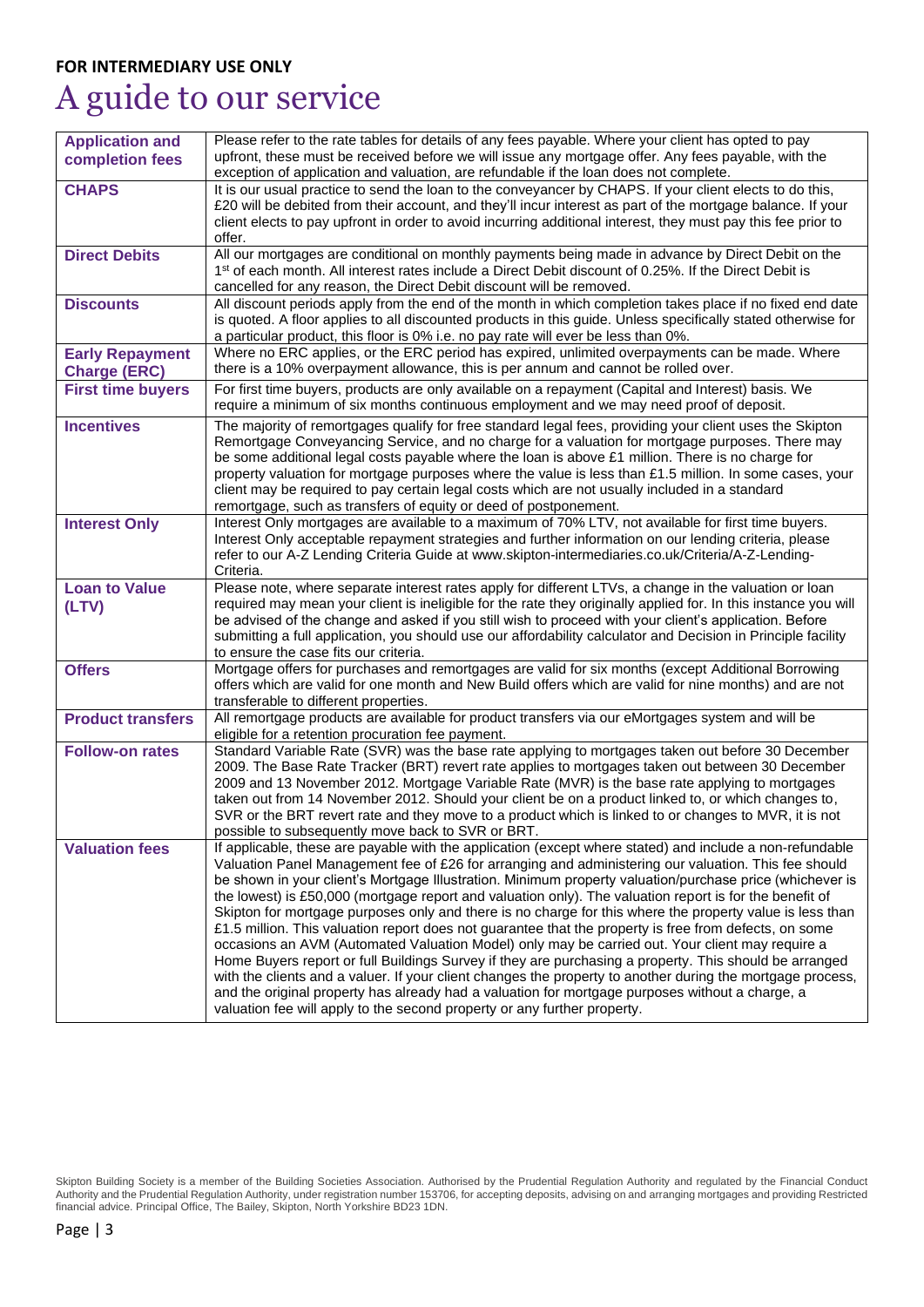## Residential – Purchase & Remortgage Fixed Rate Mortgages

| <b>Term</b>                        | <b>Maximum</b><br>Loan to<br>Value (LTV) | <b>Initial Pay</b><br>Rate % | <b>Followed</b><br>by a<br>Variable<br>Rate of %* | Changing<br>to %** | <b>Completion</b><br><b>Fee</b> | <b>Minimum</b><br>Loan<br><b>Amount</b> | <b>Maximum</b><br>Loan<br><b>Amount</b> | Early<br>Repayment<br><b>Charges</b><br>(ERC) | <b>Incentives</b>                                                                    |
|------------------------------------|------------------------------------------|------------------------------|---------------------------------------------------|--------------------|---------------------------------|-----------------------------------------|-----------------------------------------|-----------------------------------------------|--------------------------------------------------------------------------------------|
|                                    | 60%                                      | 3.51                         |                                                   |                    | £0                              |                                         |                                         |                                               |                                                                                      |
|                                    |                                          | 3.24                         |                                                   |                    | £995                            |                                         |                                         |                                               |                                                                                      |
|                                    | 75%                                      | 3.58                         |                                                   |                    | £0                              |                                         | £1 million                              |                                               |                                                                                      |
|                                    |                                          | 3.28                         |                                                   |                    | £995                            |                                         |                                         | 1.75% until                                   | No charge for a                                                                      |
|                                    | 80%                                      | 3.68                         | 3.89                                              | 4.89               | £0                              | £5,000                                  |                                         | 30/09/2023<br>0.75% until<br>30/09/2024       | mortgage valuation.<br>Free standard legal<br>fees available for<br>Remortgage only. |
| 2Year<br>Fixed until<br>30/09/2024 |                                          | 3.32                         |                                                   |                    | £995                            |                                         |                                         |                                               |                                                                                      |
|                                    | 85%                                      | 3.73                         |                                                   |                    | £0                              |                                         | £800,000                                |                                               |                                                                                      |
|                                    |                                          | 3.35                         |                                                   |                    | £995                            |                                         |                                         |                                               |                                                                                      |
|                                    | 90%                                      | 3.80                         |                                                   |                    | £0                              |                                         | £600,000                                |                                               |                                                                                      |
|                                    |                                          | 3.39                         |                                                   |                    | £995                            |                                         |                                         |                                               |                                                                                      |
|                                    |                                          | 3.55                         |                                                   |                    | £0                              |                                         |                                         | 3% until                                      |                                                                                      |
|                                    | 60%                                      | 3.31                         |                                                   |                    | £995                            |                                         | £1 million                              | 30/09/2023                                    | No charge for a<br>mortgage valuation.                                               |
| 3Year<br>Fixed until<br>30/09/2025 | 75%                                      | 3.62                         | 3.89                                              | 4.89               | £0                              | £5,000                                  |                                         | 2.5% until<br>30/09/2024                      |                                                                                      |
|                                    | 85%                                      | 3.37                         |                                                   |                    | £995                            |                                         | £800,000                                | 1% until                                      | Free standard legal<br>fees available for                                            |
|                                    | 90%                                      | 3.59                         |                                                   |                    |                                 |                                         | £600,000                                | 30/09/2025                                    | Remortgage only.                                                                     |

**\* 3.89% (variable), our current RMVR of 4.89% discounted by 1.00%, which applies from the end of the initial product period until five years after the mortgage start date.**

**\*\* RMVR currently 4.89%, for the remainder of the term of the mortgage.**

| <b>OTHER INFORMATION</b>                                                                                                                                                                                                                                                                                                                                                                                                                                                                                                                                                           | <b>OVERPAYMENTS ALLOWED</b>                                                                   |  |  |  |  |  |
|------------------------------------------------------------------------------------------------------------------------------------------------------------------------------------------------------------------------------------------------------------------------------------------------------------------------------------------------------------------------------------------------------------------------------------------------------------------------------------------------------------------------------------------------------------------------------------|-----------------------------------------------------------------------------------------------|--|--|--|--|--|
| No application fees apply.<br>Available on a Repayment basis up to 90% LTV. Also available up to 70% for Interest Only<br>mortgages and up to 80% for part and part (with the interest only element not exceeding<br>70%). Subject to lending criteria.<br>All products available for Additional Borrowing.<br>Free standard legal fees are not available on Additional Borrowing applications where the<br>property is already mortgaged to Skipton Building Society.<br>Remortgage products are also available for rate switches on maturity of an existing Skipton<br>mortgage. | 10% overpayments per year. If the product has no ERCs,<br>unlimited overpayments are allowed. |  |  |  |  |  |
| All rates shown (including follow-on rates) are inclusive of the 0.25% Direct Debit discount.                                                                                                                                                                                                                                                                                                                                                                                                                                                                                      |                                                                                               |  |  |  |  |  |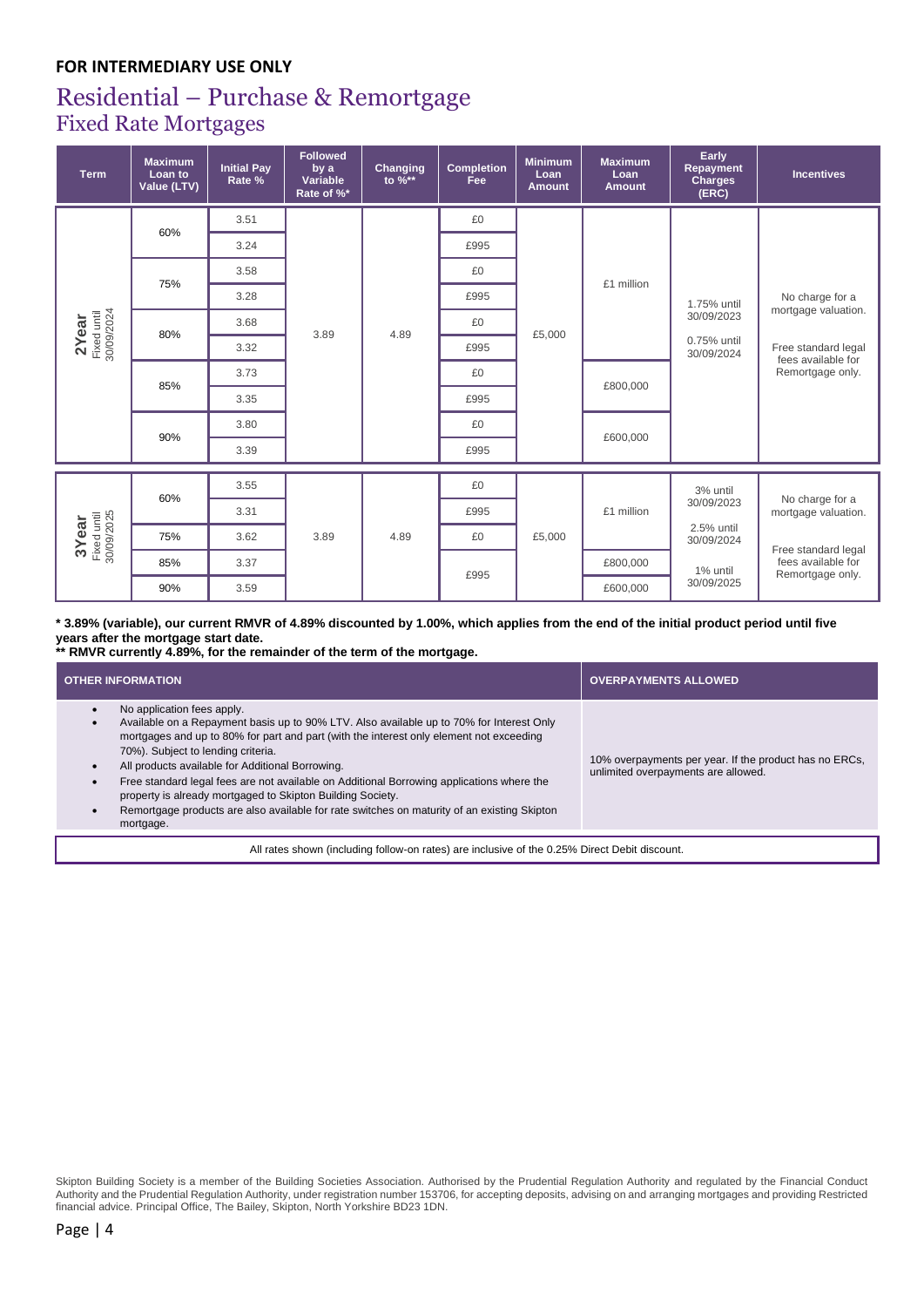## Residential – Purchase & Remortgage

Fixed Rate Mortgages

| <b>Term</b>                         | <b>Maximum</b><br>Loan to<br>Value (LTV) | <b>Initial Pay</b><br>Rate % | <b>Followed</b><br>by a<br>Variable<br>Rate of %* | Changing<br>to %** | <b>Completion</b><br>Fee | <b>Minimum</b><br>Loan<br>Amount | <b>Maximum</b><br>Loan<br><b>Amount</b> | Early<br>Repayment<br>Charges<br>(ERC)                                                                                                  | <b>Incentives</b>                          |
|-------------------------------------|------------------------------------------|------------------------------|---------------------------------------------------|--------------------|--------------------------|----------------------------------|-----------------------------------------|-----------------------------------------------------------------------------------------------------------------------------------------|--------------------------------------------|
|                                     |                                          | 3.39                         |                                                   |                    | £0                       |                                  |                                         |                                                                                                                                         |                                            |
|                                     | 60%                                      | 3.25                         |                                                   |                    | £995                     |                                  |                                         |                                                                                                                                         |                                            |
|                                     |                                          | 3.19                         |                                                   |                    | £1,995                   |                                  |                                         |                                                                                                                                         |                                            |
|                                     |                                          | 3.41                         |                                                   |                    | £0                       |                                  |                                         |                                                                                                                                         |                                            |
| 5 Year<br>Fixed until<br>30/09/2027 | 75%                                      | 3.33                         |                                                   | 4.89               | £995                     | £5,000                           | £1 million                              | 5% until<br>30/09/2024<br>4% until<br>mortgage valuation.<br>30/09/2025<br>3% until<br>30/09/2026<br>only.<br>1.75% until<br>30/09/2027 |                                            |
|                                     |                                          | 3.29                         |                                                   |                    | £1,995                   |                                  |                                         |                                                                                                                                         |                                            |
|                                     | 80%                                      | 3.60                         |                                                   |                    | £0                       |                                  |                                         |                                                                                                                                         | No charge for a                            |
|                                     |                                          | 3.49                         |                                                   |                    | £995                     |                                  |                                         |                                                                                                                                         | Free standard legal<br>fees for Remortgage |
|                                     |                                          | 3.41                         |                                                   |                    | £1,995                   |                                  |                                         |                                                                                                                                         |                                            |
|                                     |                                          | 3.68                         |                                                   |                    | £0                       |                                  | £800,000                                |                                                                                                                                         |                                            |
|                                     | 85%                                      | 3.54                         |                                                   |                    | £995                     |                                  |                                         |                                                                                                                                         |                                            |
|                                     |                                          | 3.49                         |                                                   |                    | £1,995                   |                                  |                                         |                                                                                                                                         |                                            |
|                                     |                                          | 3.75                         |                                                   |                    | £0                       |                                  |                                         |                                                                                                                                         |                                            |
|                                     | 90%                                      | 3.62                         |                                                   |                    | £995                     |                                  | £600,000                                |                                                                                                                                         |                                            |
|                                     |                                          | 3.53                         |                                                   |                    | £1,995                   |                                  |                                         |                                                                                                                                         |                                            |

**\*\* RMVR currently 4.89%, for the remainder of the term of the mortgage.**

| <b>OTHER INFORMATION</b>                                                                                                                                                                                                                                                                                                                                                                                                                                                                                                                                                     | <b>OVERPAYMENTS ALLOWED</b>                                                                   |  |  |  |  |
|------------------------------------------------------------------------------------------------------------------------------------------------------------------------------------------------------------------------------------------------------------------------------------------------------------------------------------------------------------------------------------------------------------------------------------------------------------------------------------------------------------------------------------------------------------------------------|-----------------------------------------------------------------------------------------------|--|--|--|--|
| No application fees apply.<br>Available on a Repayment basis up to 90% LTV. Also available up to 70% for Interest Only mortgages and up<br>to 80% for part and part (with the interest only element not exceeding 70%). Subject to lending criteria.<br>All products available for Additional Borrowing.<br>Free standard legal fees are not available on Additional Borrowing applications where the property is already<br>mortgaged to Skipton Building Society.<br>Remortgage products are also available for rate switches on maturity of an existing Skipton mortgage. | 10% overpayments per year. If the product has no ERCs,<br>unlimited overpayments are allowed. |  |  |  |  |
| All rates shown (including follow-on rates) are inclusive of the 0.25% Direct Debit discount.                                                                                                                                                                                                                                                                                                                                                                                                                                                                                |                                                                                               |  |  |  |  |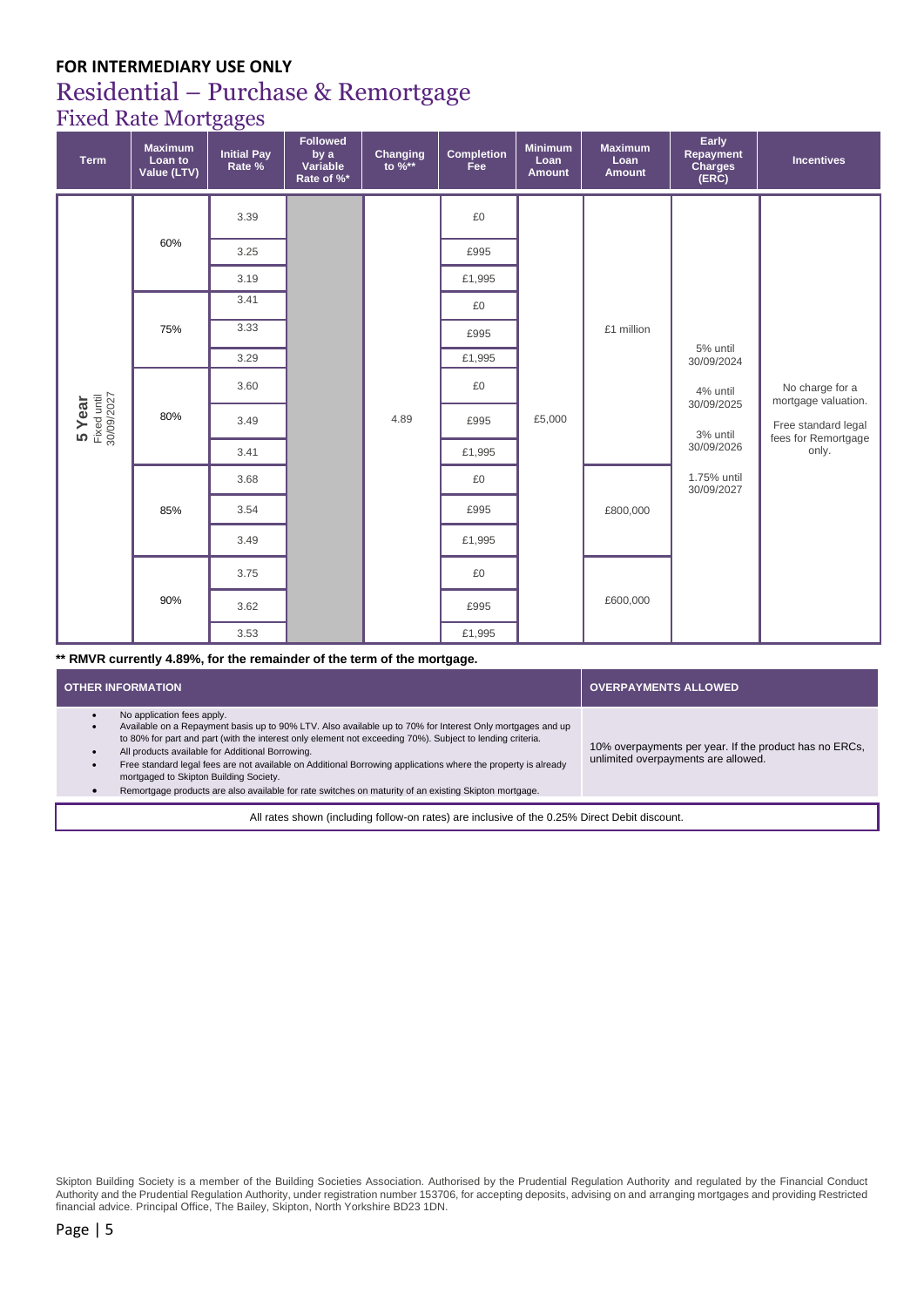## **FOR INTERMEDIARY USE ONLY** Residential – Purchase Only Fixed Rate Mortgages

| <b>Term</b>                           | <b>Maximum</b><br>Loan to<br>Value (LTV) | Pay Rate % | <b>Followed</b><br>by a<br>Variable<br>Rate of %* | Changing<br>to %** | <b>Completion</b><br>Fee | <b>Minimum</b><br>Loan<br><b>Amount</b> | <b>Maximum</b><br>Loan<br><b>Amount</b> | Early<br>Repayment<br>Charges<br>(ERC) | <b>Incentives</b>                      |
|---------------------------------------|------------------------------------------|------------|---------------------------------------------------|--------------------|--------------------------|-----------------------------------------|-----------------------------------------|----------------------------------------|----------------------------------------|
|                                       |                                          | 3.85       |                                                   |                    | £0                       |                                         |                                         | 1.75% until<br>30/09/2023              | No charge for a                        |
| 2 Year<br>Fixed until<br>30/09/2024   | 95%                                      | 3.46       | 3.89                                              | 4.89               | £495                     | £5,000                                  | £600,000                                | 0.75% until<br>30/09/2024              | mortgage valuation.                    |
|                                       |                                          | 3.88       |                                                   |                    | £0                       |                                         |                                         | 3% until<br>30/09/2023                 |                                        |
| $3$ Year<br>Fixed until<br>30/09/2025 | 95%                                      | 3.61       | 3.89                                              | 4.89               | £495                     | £5,000                                  | £600,000                                | 2.5% until<br>30/09/2024               | No charge for a<br>mortgage valuation. |
|                                       |                                          |            |                                                   |                    |                          |                                         |                                         | 1% until<br>30/09/2025                 |                                        |
|                                       |                                          | 3.79       |                                                   |                    | £0                       |                                         |                                         | 5% until<br>30/09/2024                 |                                        |
|                                       |                                          |            |                                                   |                    |                          |                                         |                                         | 4% until<br>30/09/2025                 |                                        |
| $5$ Year<br>Fixed until<br>30/09/2027 | 95%                                      | 3.70       |                                                   | 4.89               | £495                     | £5,000                                  | £600,000                                | 3% until<br>30/09/2026                 | No charge for a<br>mortgage valuation. |
|                                       |                                          |            |                                                   |                    |                          |                                         |                                         | 1.75% until<br>30/09/2027              |                                        |

**\* 3.89% (variable), our current RMVR of 4.89% discounted by 1.00%, which applies from the end of the initial product period until five years after the mortgage start date.**

**\*\* RMVR currently 4.89%, for the remainder of the term of the mortgage.**

| <b>OTHER INFORMATION</b>                                                                                      | <b>OVERPAYMENTS ALLOWED</b>                                                                   |
|---------------------------------------------------------------------------------------------------------------|-----------------------------------------------------------------------------------------------|
| No application fees apply.<br>Available on a Repayment basis only.<br>Not available for Additional Borrowing. | 10% overpayments per year. If the product has no ERCs,<br>unlimited overpayments are allowed. |

All rates shown (including follow-on rates) are inclusive of the 0.25% Direct Debit discount.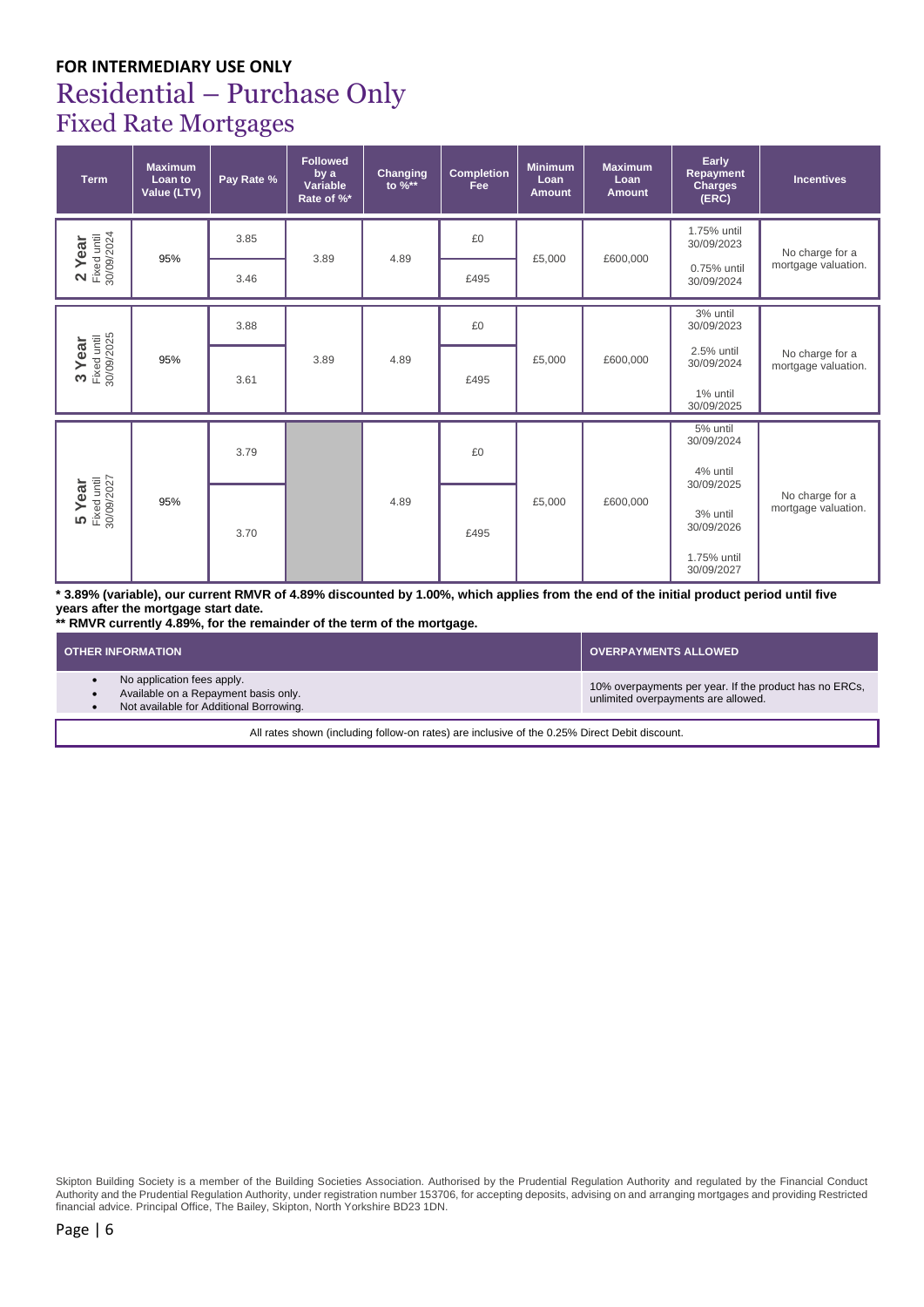## Residential – Cashback Purchase Only Fixed Rate Mortgages

| <b>Term</b>                         | <b>Maximum</b><br>Loan to<br>Value (LTV) | <b>Initial Pay</b><br>Rate % | <b>Followed</b><br>by a<br>Variable<br>Rate of %* | Changing<br>to $\%^{**}$ | <b>Completion</b><br>Fee | <b>Minimum</b><br>Loan<br><b>Amount</b> | <b>Maximum</b><br>Loan<br><b>Amount</b> | Early<br><b>Repayment</b><br><b>Charges</b><br>(ERC)                                                    | <b>Incentives</b>                                                                  |
|-------------------------------------|------------------------------------------|------------------------------|---------------------------------------------------|--------------------------|--------------------------|-----------------------------------------|-----------------------------------------|---------------------------------------------------------------------------------------------------------|------------------------------------------------------------------------------------|
| 5 Year<br>Fixed until<br>30/09/2027 | 95%                                      | 3.89                         |                                                   | 4.89                     | £0                       | £125,000                                | £600,000                                | 5% until<br>30/09/2024<br>4% until<br>30/09/2025<br>3% until<br>30/09/2026<br>1.75% until<br>30/09/2027 | £1,000 cashback<br>following completion.<br>No charge for a<br>mortgage valuation. |

**\*\* RMVR currently 4.89%, for the remainder of the term of the mortgage.**

| <b>OTHER INFORMATION</b>                                                                                      | <b>OVERPAYMENTS ALLOWED</b>                                                                   |  |  |  |  |  |
|---------------------------------------------------------------------------------------------------------------|-----------------------------------------------------------------------------------------------|--|--|--|--|--|
| No application fees apply.<br>Available on a Repayment basis only.<br>Not available for Additional Borrowing. | 10% overpayments per year. If the product has no ERCs,<br>unlimited overpayments are allowed. |  |  |  |  |  |
| All rates shown (including follow-on rates) are inclusive of the 0.25% Direct Debit discount.                 |                                                                                               |  |  |  |  |  |

## Residential – New Build Houses Only Fixed Purchase Only

| <b>Term</b>                           | <b>Maximum</b><br>Loan to<br>Value (LTV) | Pay Rate % | <b>Followed</b><br>by a<br>Variable<br>Rate of %* | Changing<br>to $\%**$ | <b>Completion</b><br><b>Fee</b> | <b>Minimum</b><br>Loan<br><b>Amount</b> | <b>Maximum</b><br>Loan<br><b>Amount</b> | Early<br>Repayment<br>Charges<br>(ERC)                                                                  | <b>Incentives</b>                                                                |
|---------------------------------------|------------------------------------------|------------|---------------------------------------------------|-----------------------|---------------------------------|-----------------------------------------|-----------------------------------------|---------------------------------------------------------------------------------------------------------|----------------------------------------------------------------------------------|
| 2 Year<br>Fixed until<br>30/11/2024   | 95%                                      | 3.79       | 3.89                                              | 4.89                  | £0                              | £80,000                                 | £600,000                                | 1.75% until<br>30/11/2023<br>0.75% until<br>30/11/2024                                                  | £500 cashback<br>following completion.<br>No charge for a<br>mortgage valuation. |
| $5$ Year<br>Fixed until<br>30/11/2027 | 95%                                      | 3.99       |                                                   | 4.89                  | £0                              | £80,000                                 | £600,000                                | 5% until<br>30/11/2024<br>4% until<br>30/11/2025<br>3% until<br>30/11/2026<br>1.75% until<br>30/11/2027 | £500 cashback<br>following completion.<br>No charge for a<br>mortgage valuation. |

**\* 3.89% (variable), our current RMVR of 4.89% discounted by 1.00%, which applies from the end of the initial product period until five years after the mortgage start date.**

**\*\* RMVR currently 4.89%, for the remainder of the term of the mortgage.**

| <b>OTHER INFORMATION</b>                                                                                                                                               | <b>OVERPAYMENTS ALLOWED</b>                                                                   |  |  |  |  |
|------------------------------------------------------------------------------------------------------------------------------------------------------------------------|-----------------------------------------------------------------------------------------------|--|--|--|--|
| These products are only available on New Build houses<br>No application fees apply.<br>Available on a Repayment basis only.<br>Not available for Additional Borrowing. | 10% overpayments per year. If the product has no ERCs,<br>unlimited overpayments are allowed. |  |  |  |  |
| All rates shown (including follow-on rates) are inclusive of the 0.25% Direct Debit discount.                                                                          |                                                                                               |  |  |  |  |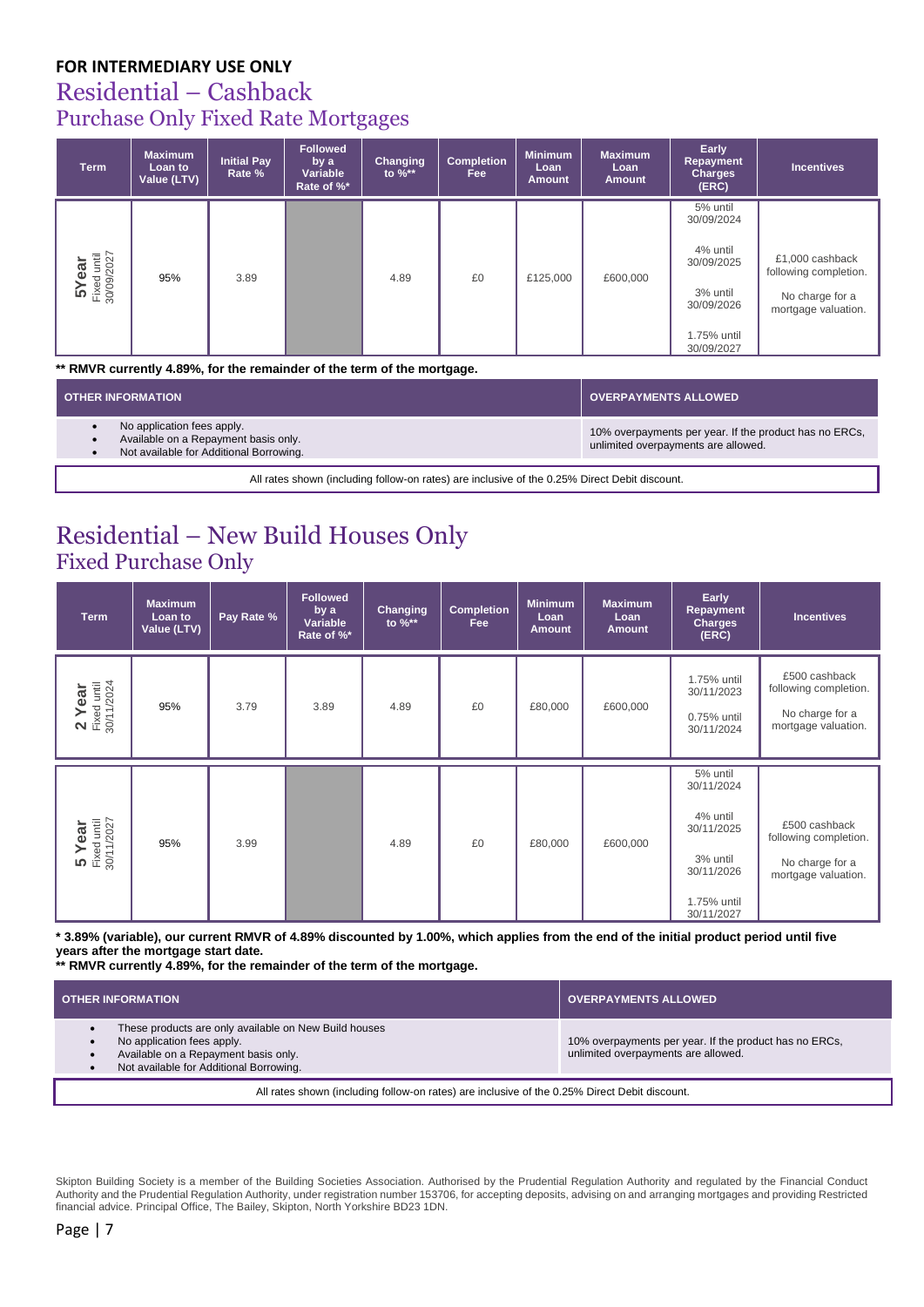## Larger Loan Range – Purchase & Remortgage Fixed Rate Mortgages

| <b>Term</b>                         | <b>Maximum</b><br>Loan to<br>Value (LTV) | <b>Initial Pay</b><br>Rate % | <b>Followed</b><br>by a<br>Variable<br>Rate of %* | Changing<br>to $\%**$ | <b>Completion</b><br><b>Fee</b> | <b>Minimum</b><br>Loan<br>Amount | <b>Maximum</b><br>Loan<br><b>Amount</b> | Early<br>Repayment<br><b>Charges (ERC)</b>          | <b>Incentives</b>                                                            |
|-------------------------------------|------------------------------------------|------------------------------|---------------------------------------------------|-----------------------|---------------------------------|----------------------------------|-----------------------------------------|-----------------------------------------------------|------------------------------------------------------------------------------|
|                                     | 60%                                      | 3.39                         |                                                   | 4.89                  | £995                            | £1 million                       | £3 million                              | 1.75% until<br>30/09/2023                           | ***£1,271 towards<br>the cost of a<br>valuation for<br>mortgage<br>purposes. |
| 2 Year<br>Fixed until<br>30/09/2024 | 75%                                      | 3.43                         | 3.89                                              |                       |                                 |                                  |                                         | 0.75% until<br>30/09/2024                           | ****Free standard<br>legal fees for<br>remortgage only.                      |
|                                     | 60%                                      | 3.39                         |                                                   |                       |                                 |                                  |                                         | 5% until<br>30/09/2024<br>4% until<br>30/09/2025    | ***£1,271 towards<br>the cost of a<br>valuation for<br>mortgage<br>purposes. |
| 5 Year<br>Fixed until<br>30/09/2027 | 75%                                      | 3.42                         |                                                   | 4.89                  | £995                            | £1 million                       | £3 million                              | 3% until<br>30/09/2026<br>1.75% until<br>30/09/2027 | ****Free standard<br>legal fees for<br>remortgage only.                      |

**\* 3.89% (variable), our current RMVR of 4.89% discounted by 1.00%, which applies from the end of the initial product period until five years after the mortgage start date.**

**\*\* RMVR currently 4.89%, for the remainder of the term of the mortgage.**

**\*\*\* No charge for a valuation for mortgage purposes where the property valuation is less than £1.5 million.**

**\*\*\*\* There may be some additional legal costs payable by your client where the loan is above £1 million.** 

| <b>OTHER INFORMATION</b>                                                                                                                                                                                                                                                                                                                                                                                                                                                                                                                                                                                                           | <b>OVERPAYMENTS ALLOWED</b>                                                                   |  |  |  |  |  |  |
|------------------------------------------------------------------------------------------------------------------------------------------------------------------------------------------------------------------------------------------------------------------------------------------------------------------------------------------------------------------------------------------------------------------------------------------------------------------------------------------------------------------------------------------------------------------------------------------------------------------------------------|-----------------------------------------------------------------------------------------------|--|--|--|--|--|--|
| All these products are available for Additional Borrowing.<br>$\bullet$<br>Free standard legal fees are not available on Additional Borrowing applications where the<br>$\bullet$<br>property is already mortgaged to Skipton Building Society.<br>No application fees apply.<br>Available on a Repayment basis up to 75% LTV. Also available up to 70% for Interest Only<br>$\bullet$<br>mortgages and up to 75% for part and part (with the interest only element not exceeding 70%).<br>Subject to lending criteria.<br>Remortgage products are also available for rate switches on maturity of an existing Skipton<br>mortgage | 10% overpayments per year. If the product has no<br>ERCs, unlimited overpayments are allowed. |  |  |  |  |  |  |
| All rates shown (including follow-on rates) are inclusive of the 0.25% Direct Debit discount.                                                                                                                                                                                                                                                                                                                                                                                                                                                                                                                                      |                                                                                               |  |  |  |  |  |  |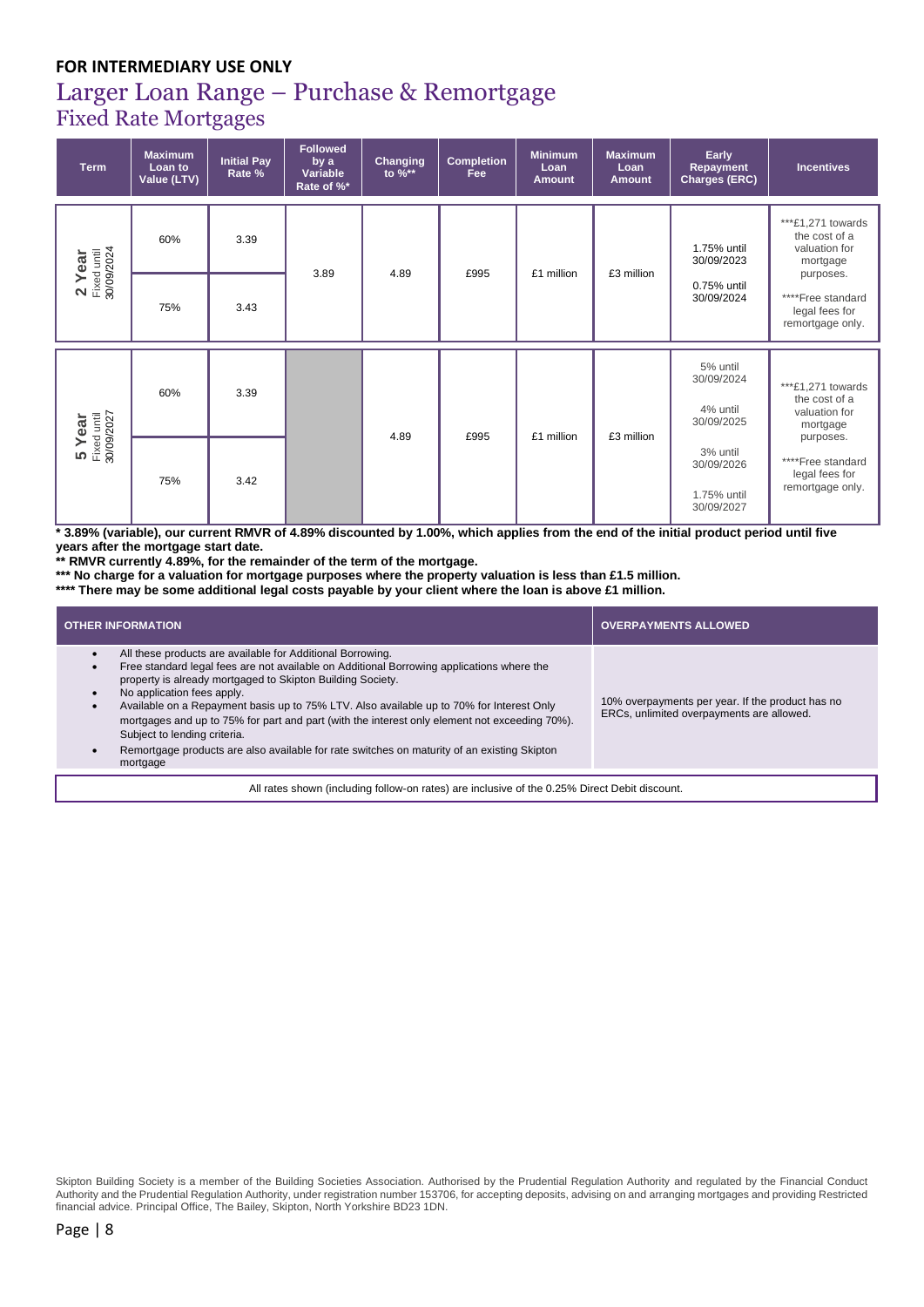## LIFT – Purchase Only Open Market Share Equity (OMSE) Scheme, Scotland Only

| <b>Term</b>                         | <b>Maximum</b><br>Loan to<br>Value (LTV) | <b>Initial</b><br>Pay Rate<br>$\frac{9}{6}$ | <b>Followed by</b><br>a Variable<br>Rate of %* | <b>Changing to</b><br>$%$ ** | <b>Completion</b><br>Fee | <b>Minimum</b><br>Loan<br><b>Amount</b> | <b>Maximum</b><br>Loan<br><b>Amount</b> | Early<br>Repayment<br>Charges (ERC)                    | <b>Incentives</b>                         |
|-------------------------------------|------------------------------------------|---------------------------------------------|------------------------------------------------|------------------------------|--------------------------|-----------------------------------------|-----------------------------------------|--------------------------------------------------------|-------------------------------------------|
| 2 Year<br>Fixed until<br>30/09/2024 | 90%                                      | 3.89                                        | 3.89                                           | 4.89                         | £0                       | £5,000                                  | £600,000                                | 1.75% until<br>30/09/2023<br>0.75% until<br>30/09/2024 | No charge for a<br>mortgage<br>valuation. |

**\* 3.89% (variable), our current RMVR of 4.89% discounted by 1.00%, which applies from the end of the initial product period until five years after the mortgage start date.**

**\*\* RMVR currently 4.89%, for the remainder of the term of the mortgage.**

| <b>OTHER INFORMATION</b>                                                                                                                                                                                                                                                                                                                                        | <b>OVERPAYMENTS ALLOWED</b>                                                                   |  |  |  |  |  |  |  |
|-----------------------------------------------------------------------------------------------------------------------------------------------------------------------------------------------------------------------------------------------------------------------------------------------------------------------------------------------------------------|-----------------------------------------------------------------------------------------------|--|--|--|--|--|--|--|
| These products are available for customers in Scotland only and who already<br>have a valid Home Report (no older than 90 days) prior to submitting their<br>mortgage application.<br>No application fees apply.<br>Available on a Repayment basis only.<br>Not available for Additional Borrowing.<br>Only available for OMSE purchases under the LIFT scheme. | 10% overpayments per year. If the product has no ERCs, unlimited<br>overpayments are allowed. |  |  |  |  |  |  |  |
| All rates shown (including follow-on rates) are inclusive of the 0.25% Direct Debit discount.                                                                                                                                                                                                                                                                   |                                                                                               |  |  |  |  |  |  |  |

## First Homes England – Purchase Only Fixed Rate Mortgages

| <b>Term</b>                           | <b>Maximum</b><br>Loan to<br>Value (LTV) | Pay Rate % | <b>Followed</b><br>by a<br>Variable<br>Rate of %* | Changing<br>to %** | <b>Completion</b><br><b>Fee</b> | <b>Minimum</b><br>Loan<br><b>Amount</b> | <b>Maximum</b><br>Loan<br><b>Amount</b> | Early<br><b>Repayment</b><br><b>Charges</b><br>(ERC)                                                    | <b>Incentives</b>                      |
|---------------------------------------|------------------------------------------|------------|---------------------------------------------------|--------------------|---------------------------------|-----------------------------------------|-----------------------------------------|---------------------------------------------------------------------------------------------------------|----------------------------------------|
| 2 Year<br>Fixed until<br>30/11/2024   | 95%                                      | 3.29       | 3.89                                              | 4.89               | £0                              | £5,000                                  | £600,000                                | 1.75% until<br>31/08/2023<br>0.75% until<br>31/08/2024                                                  | No charge for a<br>mortgage valuation. |
| $5$ Year<br>Fixed until<br>30/11/2027 | 95%                                      | 3.32       |                                                   | 4.89               | £0                              | £5,000                                  | £600,000                                | 5% until<br>30/11/2024<br>4% until<br>30/11/2025<br>3% until<br>30/11/2026<br>1.75% until<br>30/11/2027 | No charge for a<br>mortgage valuation. |

**\* 3.89% (variable), our current RMVR of 4.89% discounted by 1.00%, which applies from the end of the initial product period until five years after the mortgage start date.**

**\*\* RMVR currently 4.89%, for the remainder of the term of the mortgage.**

| <b>OTHER INFORMATION</b>                                                                                      | <b>OVERPAYMENTS ALLOWED</b>                                                                   |
|---------------------------------------------------------------------------------------------------------------|-----------------------------------------------------------------------------------------------|
| No application fees apply.<br>Available on a Repayment basis only.<br>Not available for Additional Borrowing. | 10% overpayments per year. If the product has no ERCs,<br>unlimited overpayments are allowed. |
| .                                                                                                             |                                                                                               |

All rates shown (including follow-on rates) are inclusive of the 0.25% Direct Debit discount.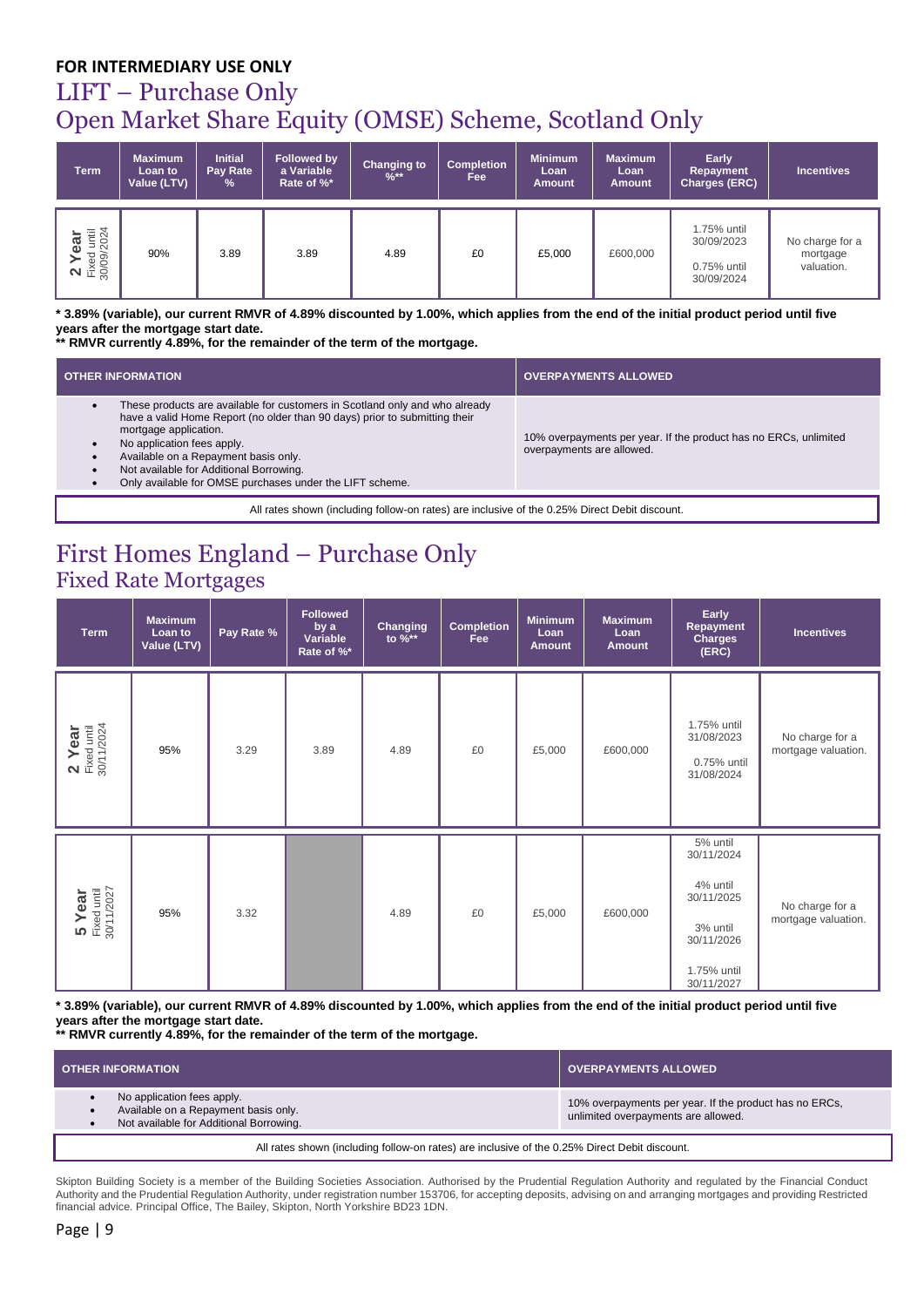#### Shared Ownership – Purchase & Remortgage Fixed Rate Mortgages

**Term Maximum Loan to Value (LTV) Initial Pay Rate % Followed by a Variable Rate of %\* Changing to %\*\* Completion Fee Minimum Loan Amount Maximum Loan Amount Early Repayment Charges (ERC) Incentives 2 Year** Fixed until 30/11/2024 85% 3.69 3.89 4.89 **E**  $\overline{60}$  **E**  $\overline{5,000}$ £800,000 1.75% until 30/11/2023 0.75% until 30/11/2024 No charge for a mortgage valuation. Free standard legal fees for remortgage only. 90% 3.73 £600,000 95% 3.99 **5 Year** Fixed until 30/11/2027 85% 3.62 4.89 **E E E E E E E E E E E E E E E E E E E E E E E E E E E E E E E** £800,000 5% until 30/11/2024 4% until 30/11/2025 3% until 30/11/2026 1.75% until 30/11/2027 No charge for a mortgage valuation. Free standard legal fees for remortgage only.  $90\%$   $3.68$ £600,000 95% 4.09

**\* 3.89% (variable), our current RMVR of 4.89% discounted by 1.00%, which applies from the end of the initial product period until five years after the mortgage start date.**

**\*\* RMVR currently 4.89%, for the remainder of the term of the mortgage.**

| <b>OTHER INFORMATION</b>                                                                                                                                                                                                                                                                                                                                                                                                                                     | <b>OVERPAYMENTS ALLOWED</b>                                                                   |  |  |  |  |  |  |  |
|--------------------------------------------------------------------------------------------------------------------------------------------------------------------------------------------------------------------------------------------------------------------------------------------------------------------------------------------------------------------------------------------------------------------------------------------------------------|-----------------------------------------------------------------------------------------------|--|--|--|--|--|--|--|
| No application fees apply.<br>$\bullet$<br>Available on a Repayment basis only<br>$\bullet$<br>All of these products are available for Additional Borrowing.<br>$\bullet$<br>Free standard legal fees are not available on Additional Borrowing applications where the<br>$\bullet$<br>property is already mortgaged to Skipton Building Society.<br>Remortgage products are also available for rate switches on maturity of an existing Skipton<br>mortgage | 10% overpayments per year. If the product has no<br>ERCs, unlimited overpayments are allowed. |  |  |  |  |  |  |  |
| All rates shown (including follow-on rates) are inclusive of the 0.25% Direct Debit discount.                                                                                                                                                                                                                                                                                                                                                                |                                                                                               |  |  |  |  |  |  |  |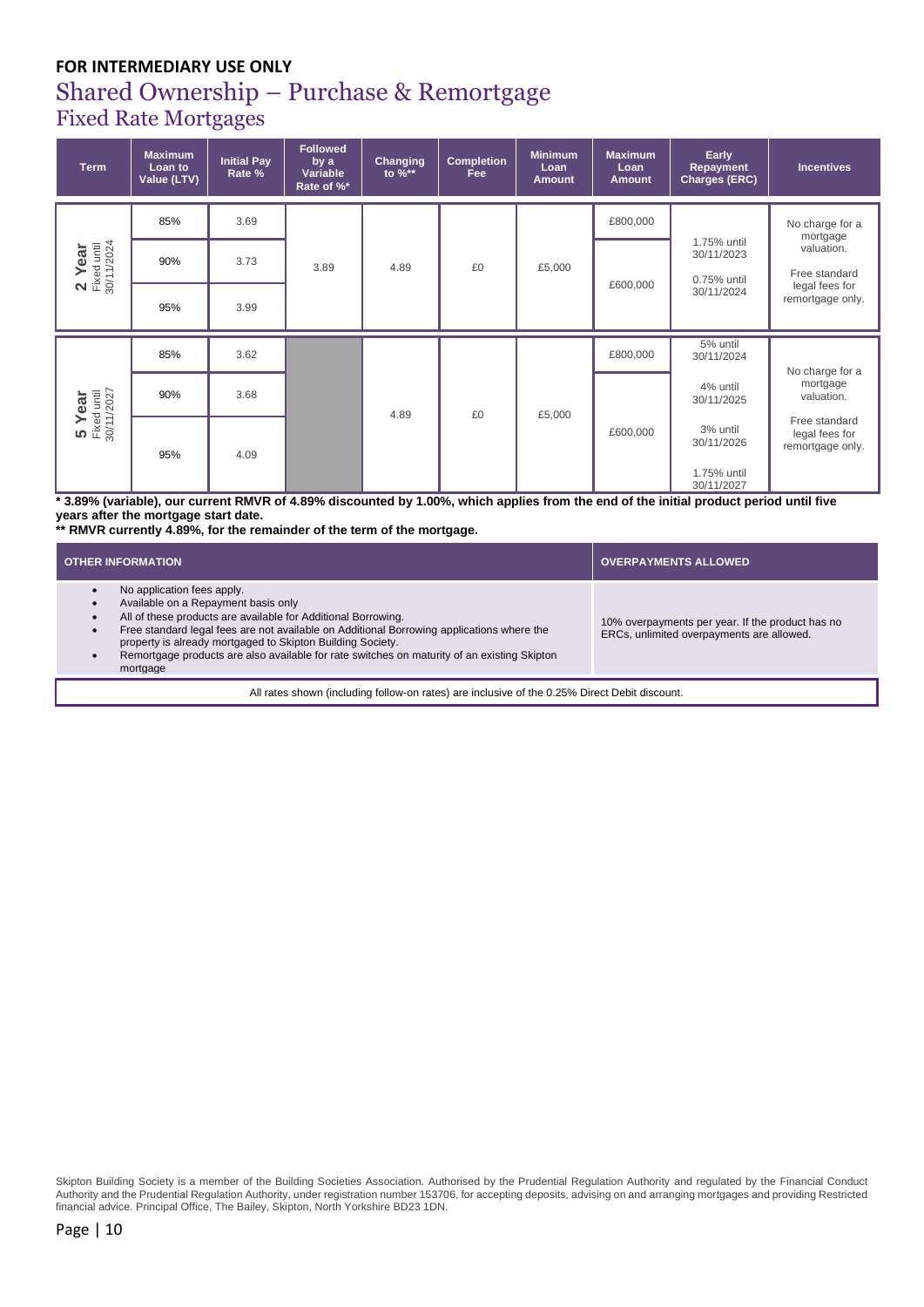## Shared Ownership – Purchase & Remortgage Cashback Fixed Rate Mortgages

| <b>Term</b>                           | <b>Maximum</b><br>Loan to<br>Value (LTV) | <b>Initial Pay</b><br>Rate % | <b>Followed</b><br>by a<br>Variable<br>Rate of %* | Changing<br>to $\%**$ | <b>Completion</b><br>Fee | <b>Minimum</b><br>Loan<br><b>Amount</b> | <b>Maximum</b><br>Loan<br><b>Amount</b> | Early<br>Repayment<br>Charges (ERC)                                                                     | <b>Incentives</b>                                                                      |
|---------------------------------------|------------------------------------------|------------------------------|---------------------------------------------------|-----------------------|--------------------------|-----------------------------------------|-----------------------------------------|---------------------------------------------------------------------------------------------------------|----------------------------------------------------------------------------------------|
| $2$ Year<br>Fixed until<br>30/11/2024 | 95%                                      | 4.24                         | 3.89                                              | 4.89                  | £0                       | £80,000                                 | £600,000                                | 1.75% until<br>30/11/2023<br>0.75% until<br>30/11/2024                                                  | £500 cashback<br>following<br>completion.<br>No charge for a<br>mortgage<br>valuation. |
| $5$ Year<br>Fixed until<br>30/11/2027 | 95%                                      | 4.34                         |                                                   | 4.89                  | £0                       | £80,000                                 | £600,000                                | 5% until<br>30/11/2024<br>4% until<br>30/11/2025<br>3% until<br>30/11/2026<br>1.75% until<br>30/11/2027 | £500 cashback<br>following<br>completion.<br>No charge for a<br>mortgage<br>valuation. |

**\* 3.89% (variable), our current RMVR of 4.89% discounted by 1.00%, which applies from the end of the initial product period until five years after the mortgage start date.**

**\*\* RMVR currently 4.89%, for the remainder of the term of the mortgage.**

| Products available for Shared Ownership Purchase, Remortgage and Additional Borrowing.<br>No application fees apply.<br>10% overpayments per year. If the product has no<br>Available on a Repayment basis only.<br>ERCs, unlimited overpayments are allowed. | <b>OTHER INFORMATION</b>                                                                    | <b>OVERPAYMENTS ALLOWED</b> |
|---------------------------------------------------------------------------------------------------------------------------------------------------------------------------------------------------------------------------------------------------------------|---------------------------------------------------------------------------------------------|-----------------------------|
| mortgage                                                                                                                                                                                                                                                      | Remortgage products are also available for rate switches on maturity of an existing Skipton |                             |
| All rates shown (including follow-on rates) are inclusive of the 0.25% Direct Debit discount.                                                                                                                                                                 |                                                                                             |                             |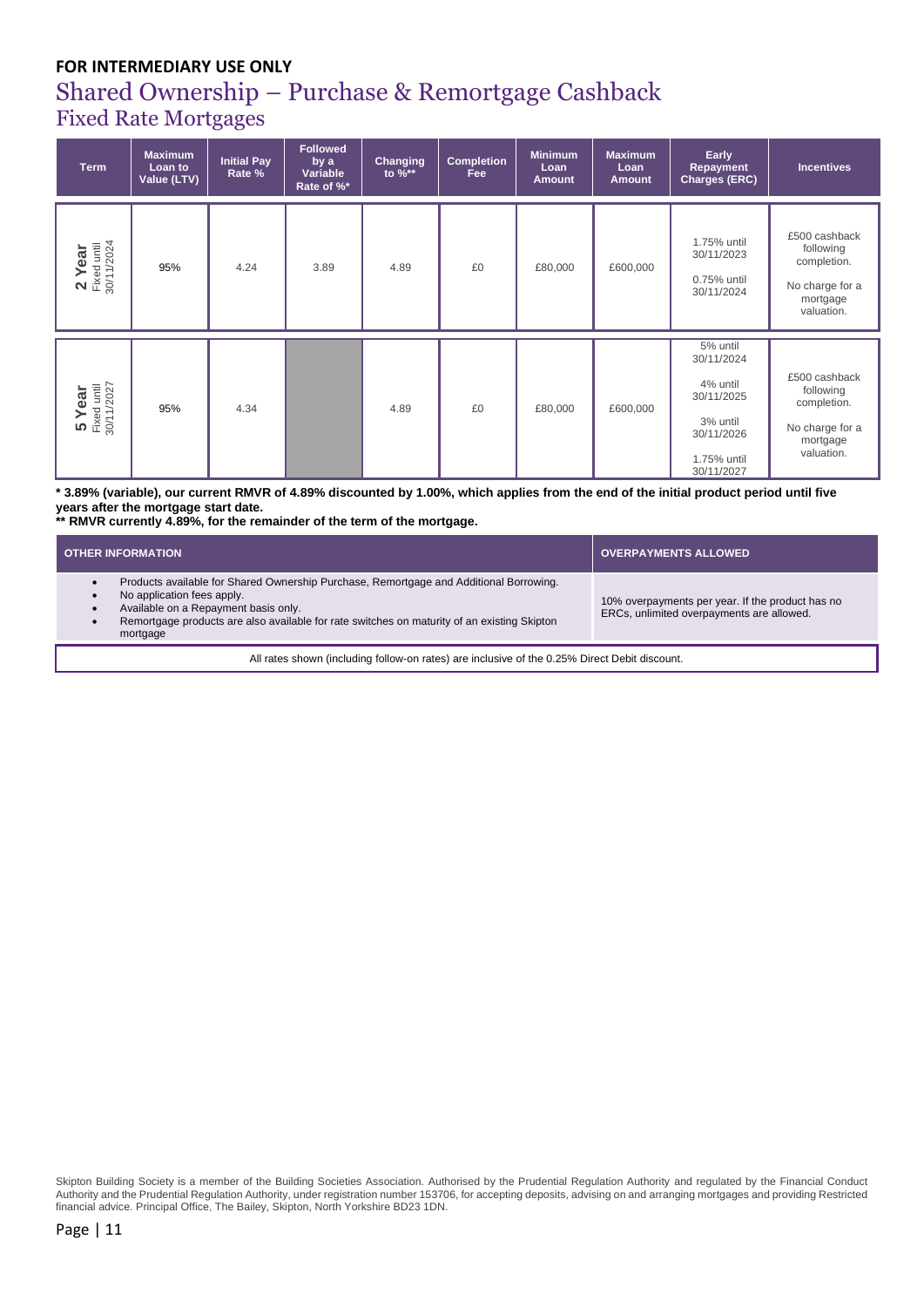# Shared Ownership – Remortgage Only

Fixed Rate Mortgages

| <b>Term</b>                         | <b>Maximum</b><br>Loan to<br>Value (LTV) | <b>Initial Pay</b><br>Rate % | <b>Followed</b><br>by a<br>Variable<br>Rate of %* | Changing<br>to $\%**$ | <b>Completion</b><br>Fee | <b>Minimum</b><br>Loan<br><b>Amount</b> | <b>Maximum</b><br>Loan<br><b>Amount</b> | Early<br>Repayment<br>Charges (ERC)                                                                     | <b>Incentives</b>                                                         |
|-------------------------------------|------------------------------------------|------------------------------|---------------------------------------------------|-----------------------|--------------------------|-----------------------------------------|-----------------------------------------|---------------------------------------------------------------------------------------------------------|---------------------------------------------------------------------------|
| 2 Year<br>Fixed until<br>30/09/2024 | 95%                                      | 3.87                         | 3.89                                              | 4.89                  | £0                       | £5,000                                  | £600,000                                | 1.75% until<br>30/09/2023<br>0.75% until<br>30/09/2024                                                  | No charge for a<br>mortgage<br>valuation.<br>Free standard<br>legal fees. |
| 5 Year<br>Fixed until<br>30/09/2027 | 95%                                      | 3.79                         |                                                   | 4.89                  | £0                       | £5,000                                  | £600,000                                | 5% until<br>30/09/2024<br>4% until<br>30/09/2025<br>3% until<br>30/09/2026<br>1.75% until<br>30/09/2027 | No charge for a<br>mortgage<br>valuation.<br>Free standard<br>legal fees. |

**\* 3.89% (variable), our current RMVR of 4.89% discounted by 1.00%, which applies from the end of the initial product period until five years after the mortgage start date.**

**\*\* RMVR currently 4.89%, for the remainder of the term of the mortgage.**

| <b>OTHER INFORMATION</b>                                                                                                                                                                                                                                                                                                                                     | <b>OVERPAYMENTS ALLOWED</b>                                                                   |  |  |  |  |  |  |  |
|--------------------------------------------------------------------------------------------------------------------------------------------------------------------------------------------------------------------------------------------------------------------------------------------------------------------------------------------------------------|-----------------------------------------------------------------------------------------------|--|--|--|--|--|--|--|
| Products only available to Shared Ownership customers staircasing to 100% ownership.<br>No application fees apply.<br>Available on a Repayment basis only.<br>Available for Additional Borrowing.<br>Free standard legal fees are not available on Additional Borrowing applications where the<br>property is already mortgaged to Skipton Building Society. | 10% overpayments per year. If the product has no<br>ERCs, unlimited overpayments are allowed. |  |  |  |  |  |  |  |
| All rates shown (including follow-on rates) are inclusive of the 0.25% Direct Debit discount.                                                                                                                                                                                                                                                                |                                                                                               |  |  |  |  |  |  |  |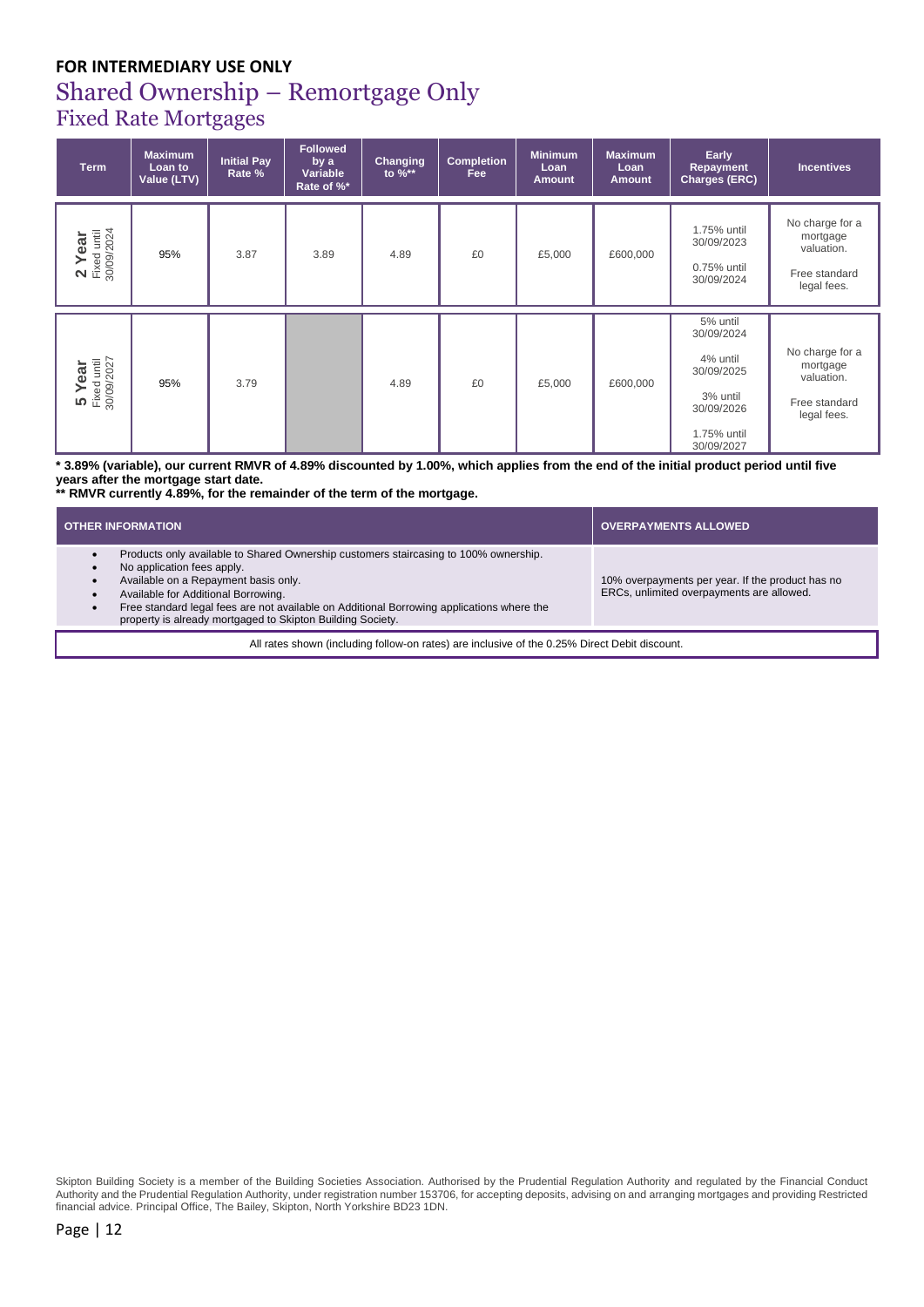## Help to Buy- Purchase and Remortgage

## Fixed Rate Mortgages

| <b>Term</b>                         | <b>Maximum</b><br>Loan to<br>Value (LTV) | Initial Pay<br>Rate % | <b>Followed</b><br>by a<br>Variable<br>Rate of %* | Changing<br>to $%^*$ | <b>Completion</b><br>Fee | <b>Minimum</b><br>Loan<br><b>Amount</b> | <b>Maximum</b><br>Loan<br><b>Amount</b> | Early<br><b>Repayment</b><br><b>Charges</b><br>(ERC) | <b>Incentives</b>           |
|-------------------------------------|------------------------------------------|-----------------------|---------------------------------------------------|----------------------|--------------------------|-----------------------------------------|-----------------------------------------|------------------------------------------------------|-----------------------------|
| 2 Year<br>Fixed until<br>30/11/2024 | 60%                                      | 3.62                  | 3.89                                              | 4.89                 | £0                       | £5,000                                  | £1 million                              | 1.75 until<br>30/11/2023                             | No charge for a<br>mortgage |
|                                     | 75%                                      | 3.69                  |                                                   |                      | £0                       |                                         |                                         | 0.75% until<br>30/11/24                              | valuation.                  |

|                                     | 60% | 3.47 |      | £0   |        |            | 5% until<br>30/11/2024                  |                                           |
|-------------------------------------|-----|------|------|------|--------|------------|-----------------------------------------|-------------------------------------------|
| 5 Year<br>Fixed until<br>30/11/2027 |     | 3.59 | 4.89 | £0   | £5,000 | £1 million | 4% until<br>30/11/2025<br>3% until      | No charge for a<br>mortgage<br>valuation. |
|                                     | 75% | 3.46 |      | £995 |        |            | 30/11/2026<br>1.75% until<br>30/11/2027 |                                           |

**\* 3.89% (variable), our current RMVR of 4.89% discounted by 1.00%, which applies from the end of the initial product period until five years after the mortgage start date.**

**\*\* RMVR currently 4.89%, for the remainder of the term of the mortgage.**

| <b>OTHER INFORMATION</b>                                                                                  | <b>OVERPAYMENTS ALLOWED</b>                                                                   |
|-----------------------------------------------------------------------------------------------------------|-----------------------------------------------------------------------------------------------|
| No application fees apply.<br>Available on a Repayment basis only.<br>Available for Additional Borrowing. | 10% overpayments per year. If the product has no<br>ERCs, unlimited overpayments are allowed. |
|                                                                                                           |                                                                                               |

All rates shown (including follow-on rates) are inclusive of the 0.25% Direct Debit discount.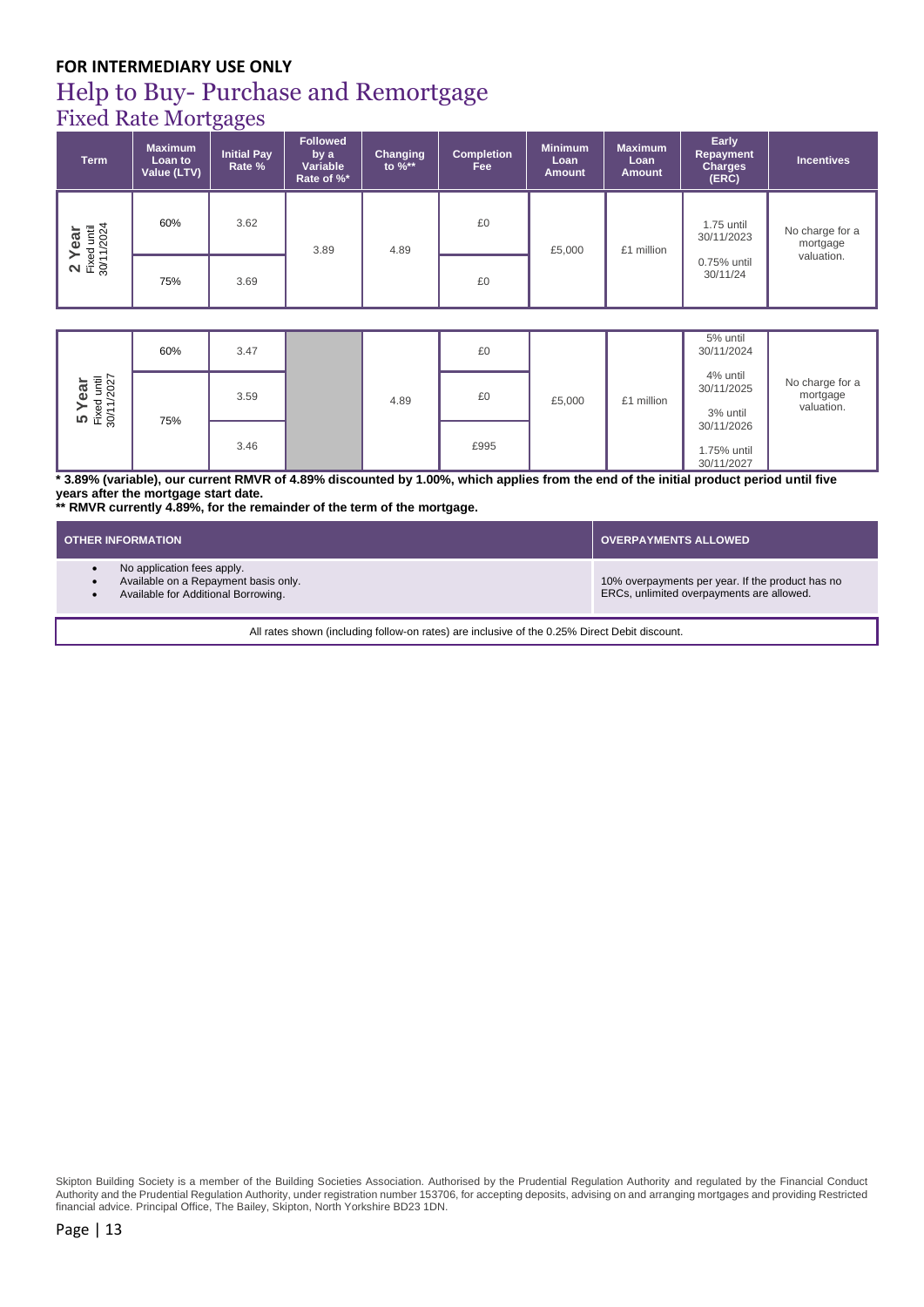## Existing Customers Only

Product Transfer customers are eligible to take a product from our Existing Customer range or any new business remortgage product. For Interest Only Product Transfers, customers are restricted to either an Interest Only new business product, or any applicable Existing Customer Only product. These products can all be used for rate switches, product porting with top-up and further advances unless specified otherwise.

## Existing Customers Only Standard Residential Fixed Rate Mortgages – Rate Switch Only

| <b>Term</b>                           | <b>Maximum</b><br>Loan to Value<br>(LTV) | <b>Initial Pay</b><br>Rate % | <b>Followed</b><br>by a<br>Variable<br>Rate of %* | Changing<br>to $\%**$ | <b>Completion</b><br>Fee | <b>Minimum</b><br>Loan<br><b>Amount</b> | <b>Maximum</b><br>Loan<br><b>Amount</b> | Early<br>Repayment<br><b>Charges</b><br>(ERC)                                                           | <b>Incentives</b>                         |
|---------------------------------------|------------------------------------------|------------------------------|---------------------------------------------------|-----------------------|--------------------------|-----------------------------------------|-----------------------------------------|---------------------------------------------------------------------------------------------------------|-------------------------------------------|
| 2 Year<br>Fixed until<br>31/08/2024   | 95%                                      | 3.59                         | 3.89                                              | 4.89                  | £0                       | £5,000                                  | £3,000,000                              | 1.75% until<br>31/08/2023<br>0.75% until<br>31/08/2024                                                  | No charge for a<br>mortgage<br>valuation. |
| $5$ Year<br>Fixed until<br>31/07/2027 | 95%                                      | 3.58                         |                                                   | 4.89                  | £0                       | £5,000                                  | £600,000                                | 5% until<br>31/07/2024<br>4% until<br>31/07/2025<br>3% until<br>31/07/2026<br>1.75% until<br>31/07/2027 | No charge for a<br>mortgage<br>valuation. |

**\* 3.89% (variable), our current RMVR of 4.89% discounted by 1.00%, which applies from the end of the initial product period until five years after the mortgage start date.**

**\*\* RMVR currently 4.89%, for the remainder of the term of the mortgage.**

| <b>OTHER INFORMATION</b>                                                                                                                              | <b>OVERPAYMENTS ALLOWED</b>                                                                   |
|-------------------------------------------------------------------------------------------------------------------------------------------------------|-----------------------------------------------------------------------------------------------|
| No application fees apply.<br>Available for Repayment and Interest Only.<br>Not available for Additional Borrowing.<br>Available for rate switch only | 10% overpayments per year. If the product has no<br>ERCs, unlimited overpayments are allowed. |
|                                                                                                                                                       |                                                                                               |

All rates shown (including follow-on rates) are inclusive of the 0.25% Direct Debit discount.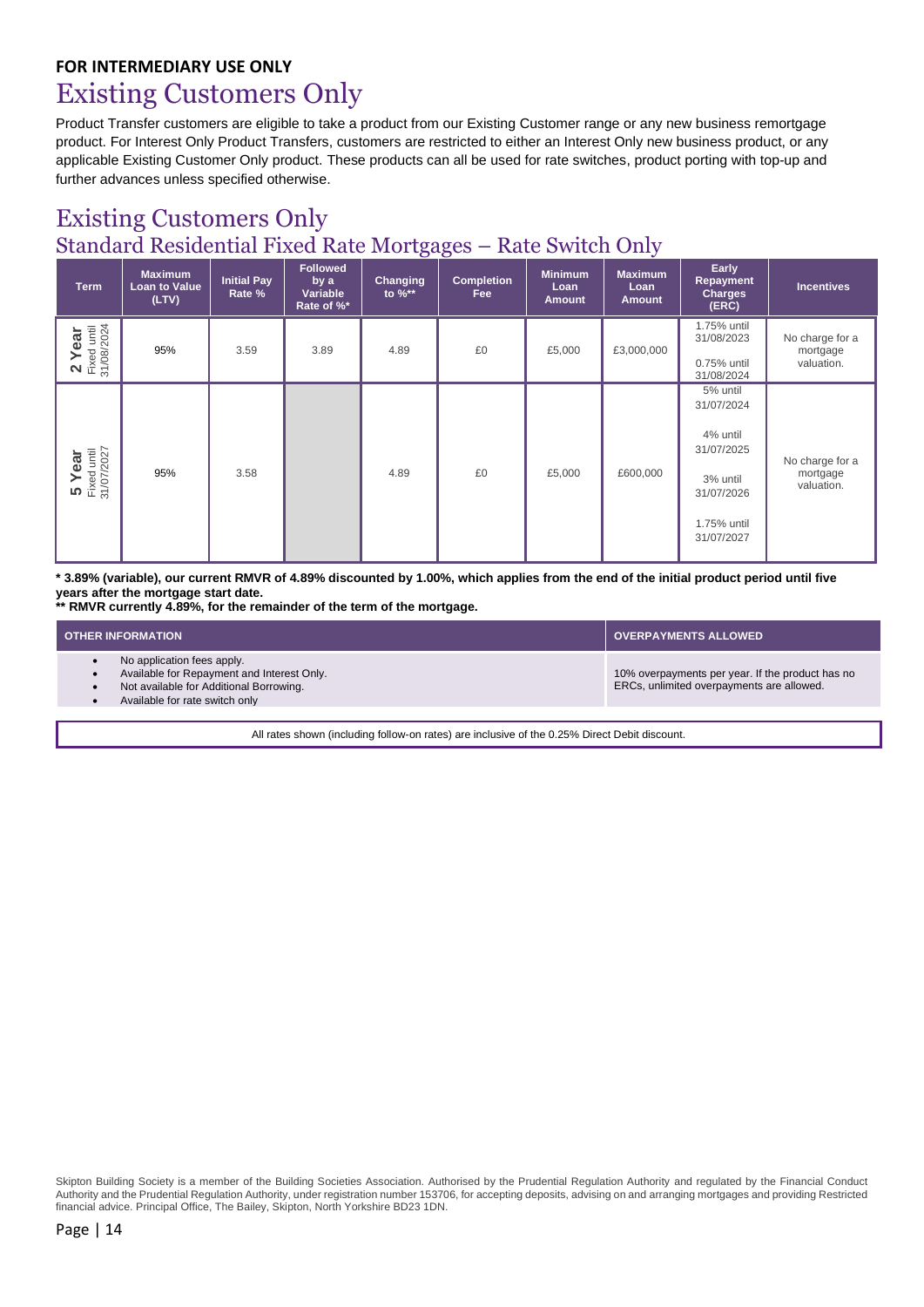## Existing Customers Only Green Additional Borrowing

| <b>Term</b>    | <b>Maximum</b><br>Loan to<br>Value (LTV) | Pay Rate %                                 | <u>_</u><br><b>Followed</b><br>by a<br>Variable<br>Rate of<br>% | <b>Changing to</b><br>$\frac{9}{6}$ ** | <b>Completion</b><br>Fee | <b>Minimum</b><br>Loan<br><b>Amount</b> | <b>Maximum</b><br>Loan<br><b>Amount</b> | Early<br><b>Repayment</b><br><b>Charges</b><br>(ERC) | <b>While based</b><br>on BoEBR,<br>pay rate will<br>never fall<br>below % | <b>Incentives</b>                            |
|----------------|------------------------------------------|--------------------------------------------|-----------------------------------------------------------------|----------------------------------------|--------------------------|-----------------------------------------|-----------------------------------------|------------------------------------------------------|---------------------------------------------------------------------------|----------------------------------------------|
| Year<br>$\sim$ | 90%                                      | 1.79<br>$(BoEBR +$<br>$0.54\%$<br>variable | 3.89                                                            | 4.89                                   | £0                       | £5,000                                  | £50,000                                 | None                                                 | 1.79                                                                      | No charge<br>for a<br>mortgage<br>valuation. |

**\* 3.89% (variable), our current RMVR of 4.89% discounted by 1.00%, which applies from the end of the initial product period until five years after the mortgage start date.**

#### **\*\* RMVR currently 4.89%, for the remainder of the term of the mortgage.**

| <b>OTHER INFORMATION</b>                                                                                                                                                                                                                                                                                                                                                                                                                                                                                                                                                                                               | <b>OVERPAYMENTS ALLOWED</b>         |  |  |  |  |  |
|------------------------------------------------------------------------------------------------------------------------------------------------------------------------------------------------------------------------------------------------------------------------------------------------------------------------------------------------------------------------------------------------------------------------------------------------------------------------------------------------------------------------------------------------------------------------------------------------------------------------|-------------------------------------|--|--|--|--|--|
| Available for additional borrowing only.<br>No application fees apply.<br>Available on a Repayment basis up to 90% LTV. Also available up to 70% for Interest Only<br>mortgages and up to 80% for part and part (with the interest only element not exceeding 70%).<br>Subject to lending criteria.<br>These products are available for existing Skipton customers only.<br>At least 50% of the additional borrowing must be to fund home improvements which will improve<br>the energy efficiency of the security property.<br>While based on BoEBR, any rate change will come into effect 14 days after BoEBR change | Unlimited overpayments are allowed. |  |  |  |  |  |
| All rates shown (including follow-on rates) are inclusive of the 0.25% Direct Debit discount.                                                                                                                                                                                                                                                                                                                                                                                                                                                                                                                          |                                     |  |  |  |  |  |

## Existing Customers Only Standard Residential Base Rate Tracker Mortgages – Purchase & Remortgage

| <b>Term</b>    | <b>Maximum</b><br>Loan to<br>Value (LTV) | Pay Rate %                            | <b>Followed</b><br>by a<br>Variable<br>Rate of<br>% | Changing<br>to %** | <b>Completion</b><br>Fee | <b>Minimum</b><br>Loan<br><b>Amount</b> | <b>Maximum</b><br>Loan<br><b>Amount</b> | Early<br><b>Repayment</b><br>Charges<br>(ERC) | <b>While based</b><br>on BoEBR,<br>pay rate will<br>never fall<br>below % | <b>Incentives</b>                            |
|----------------|------------------------------------------|---------------------------------------|-----------------------------------------------------|--------------------|--------------------------|-----------------------------------------|-----------------------------------------|-----------------------------------------------|---------------------------------------------------------------------------|----------------------------------------------|
|                | 60%                                      | 2.89<br>$(BoEBR + 1.64%)$<br>Variable |                                                     |                    |                          |                                         |                                         |                                               | 2.89                                                                      |                                              |
|                | 75%                                      | 2.99<br>(BoEBR + 1.74%)<br>Variable   | 3.89                                                | 4.89               | £0                       | £5,000                                  | £1 million                              | None                                          | 2.99                                                                      | No charge<br>for a<br>mortgage<br>valuation. |
| Year<br>$\sim$ | 80%                                      | 3.05<br>(BoEBR + 1.80%)<br>Variable   |                                                     |                    |                          |                                         |                                         |                                               | 3.05                                                                      |                                              |
|                | 85%                                      | 3.35<br>(BoEBR + 2.10%)<br>variable   |                                                     |                    |                          |                                         | £800,000                                |                                               | 3.35                                                                      |                                              |
|                | 90%                                      | 3.55<br>(BoEBR + 2.30%)<br>variable   |                                                     |                    |                          |                                         | £600,000                                |                                               | 3.55                                                                      |                                              |

**\* 3.89% (variable), our current RMVR of 4.89% discounted by 1.00%, which applies from the end of the initial product period until five years after the mortgage start date.**

**\*\* RMVR currently 4.89%, for the remainder of the term of the mortgage.**

| <b>OTHER INFORMATION</b>                                                                                                                                                                                                                                                                                                                                                                                               | <b>OVERPAYMENTS ALLOWED</b>         |  |  |  |  |  |
|------------------------------------------------------------------------------------------------------------------------------------------------------------------------------------------------------------------------------------------------------------------------------------------------------------------------------------------------------------------------------------------------------------------------|-------------------------------------|--|--|--|--|--|
| No application fees apply.<br>Available on a Repayment basis up to 90% LTV. Also available up to 70% for Interest<br>Only mortgages and up to 80% for part and part (with the interest only element not<br>exceeding 70%). Subject to lending criteria.<br>While based on BoEBR, any rate change will come into effect 14 days after BoEBR<br>change.<br>All of these products are available for Additional Borrowing. | Unlimited overpayments are allowed. |  |  |  |  |  |
| All rates shown (including follow-on rates) are inclusive of the 0.25% Direct Debit discount.                                                                                                                                                                                                                                                                                                                          |                                     |  |  |  |  |  |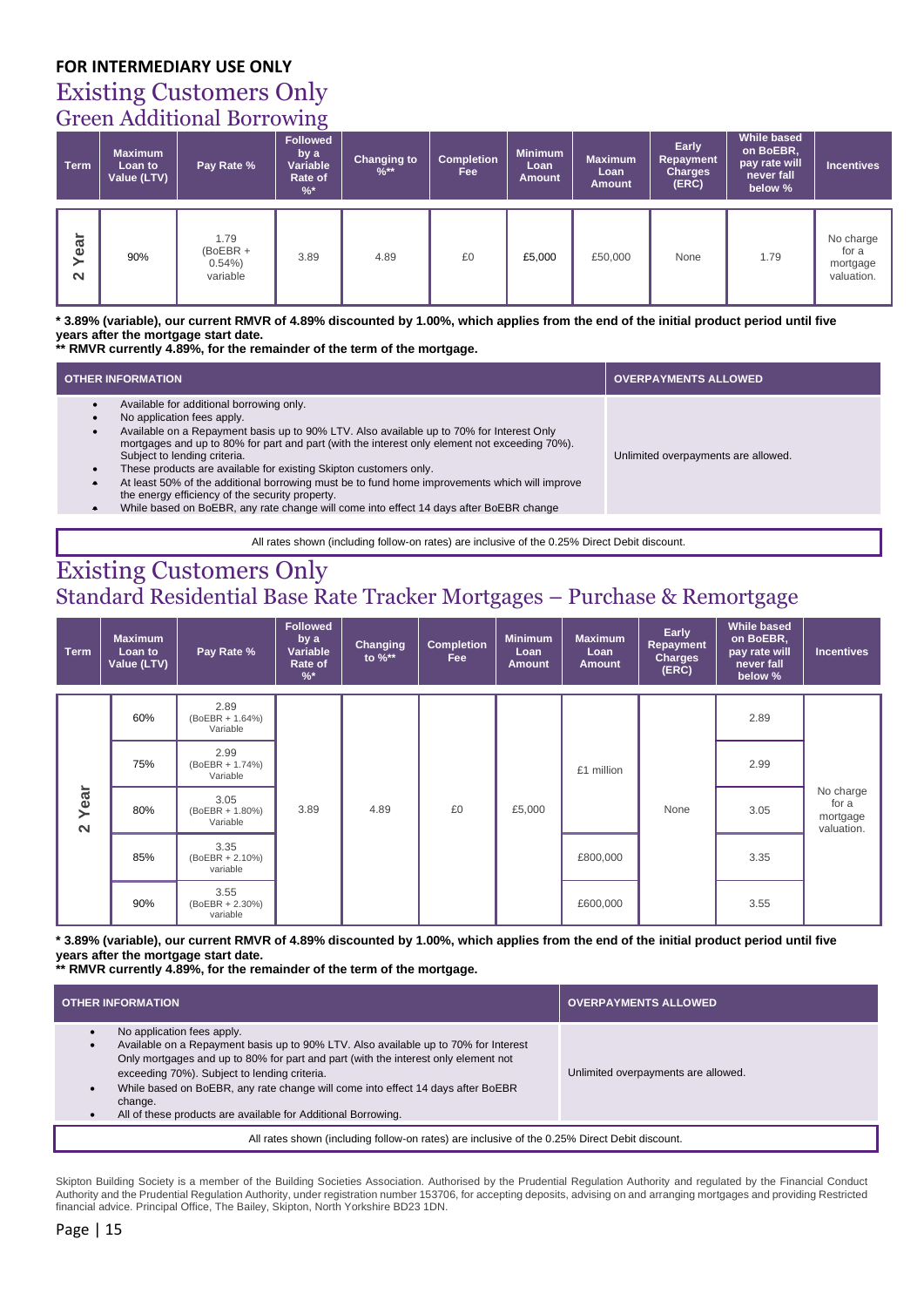## Existing Customers Only – Purchase & Remortgage Help to Buy: Equity Loan Fixed Rate Mortgages

| <b>Term</b>                         | <b>Maximum</b><br>Loan to<br>Value<br>(LTV) | <b>Initial Pay</b><br>Rate % | <b>Followed</b><br>by a<br>Variable<br>Rate of %* | Changing<br>to $%^*$ | <b>Completion</b><br>Fee: | <b>Minimum</b><br>Loan<br>Amount | <b>Maximum</b><br>Loan<br>Amount | <b>Early Repayment</b><br>Charges (ERC)          | <b>Incentives</b>                            |
|-------------------------------------|---------------------------------------------|------------------------------|---------------------------------------------------|----------------------|---------------------------|----------------------------------|----------------------------------|--------------------------------------------------|----------------------------------------------|
| 2 Year<br>Fixed until<br>30/09/2024 | 70%                                         | 3.65                         | 3.89                                              | 4.89                 | £0                        | £5,000                           | £1 million                       | 1.75% until 30/09/2023<br>0.75% until 30/09/2024 | No charge<br>for a<br>mortgage<br>valuation. |

**\* 3.89% (variable), our current RMVR of 4.89% discounted by 1.00%, which applies from the end of the initial product period until five years after the mortgage start date.**

**\*\* RMVR currently 4.89%, for the remainder of the term of the mortgage.**

| <b>OTHER INFORMATION</b>                                                                                                            | <b>OVERPAYMENTS ALLOWED</b>                                                                   |
|-------------------------------------------------------------------------------------------------------------------------------------|-----------------------------------------------------------------------------------------------|
| No application fees apply.<br>Available on a Repayment basis only.<br>All of these products are available for Additional Borrowing. | 10% overpayments per year. If the product has<br>no ERCs, unlimited overpayments are allowed. |

All rates shown (including follow-on rates) are inclusive of the 0.25% Direct Debit discount.

### Existing Customers Only Help to Buy: Equity Loan Base Rate Tracker – Purchase & Remortgage

| <b>Term</b>        | <b>Maximum</b><br>Loan to<br>Value (LTV) | Pay Rate %                                 | <b>Followed</b><br>by a<br>Variable<br>Rate of<br>% | <b>Changing to</b><br>$\frac{9}{6}$ ** | <b>Completion</b><br>Fee | <b>Minimum</b><br>Loan<br><b>Amount</b> | <b>Maximum</b><br>Loan<br><b>Amount</b> | Early<br>Repayment<br><b>Charges</b><br>(ERC) | While based<br>on BoEBR,<br>pay rate will<br>never fall<br>below % | <b>Incentives</b>                            |
|--------------------|------------------------------------------|--------------------------------------------|-----------------------------------------------------|----------------------------------------|--------------------------|-----------------------------------------|-----------------------------------------|-----------------------------------------------|--------------------------------------------------------------------|----------------------------------------------|
| ear<br>≻<br>$\sim$ | 75%                                      | 3.19<br>$(BoEBR +$<br>$1.94\%$<br>variable | 3.89                                                | 4.89                                   | £0                       | £5,000                                  | £1 million                              | None                                          | 3.19                                                               | No charge<br>for a<br>mortgage<br>valuation. |

**\* 3.89% (variable), our current RMVR of 4.89% discounted by 1.00%, which applies from the end of the initial product period until five years after the mortgage start date.**

**\*\* RMVR currently 4.89%, for the remainder of the term of the mortgage.**

| <b>OTHER INFORMATION</b>                                                                                               | <b>OVERPAYMENTS ALLOWED</b>         |  |  |  |  |  |
|------------------------------------------------------------------------------------------------------------------------|-------------------------------------|--|--|--|--|--|
| No application fees apply.<br>Available on a Repayment basis only.<br>Available for Additional Borrowing.<br>$\bullet$ | Unlimited overpayments are allowed. |  |  |  |  |  |
| All rates shown (including follow-on rates) are inclusive of the 0.25% Direct Debit discount.                          |                                     |  |  |  |  |  |